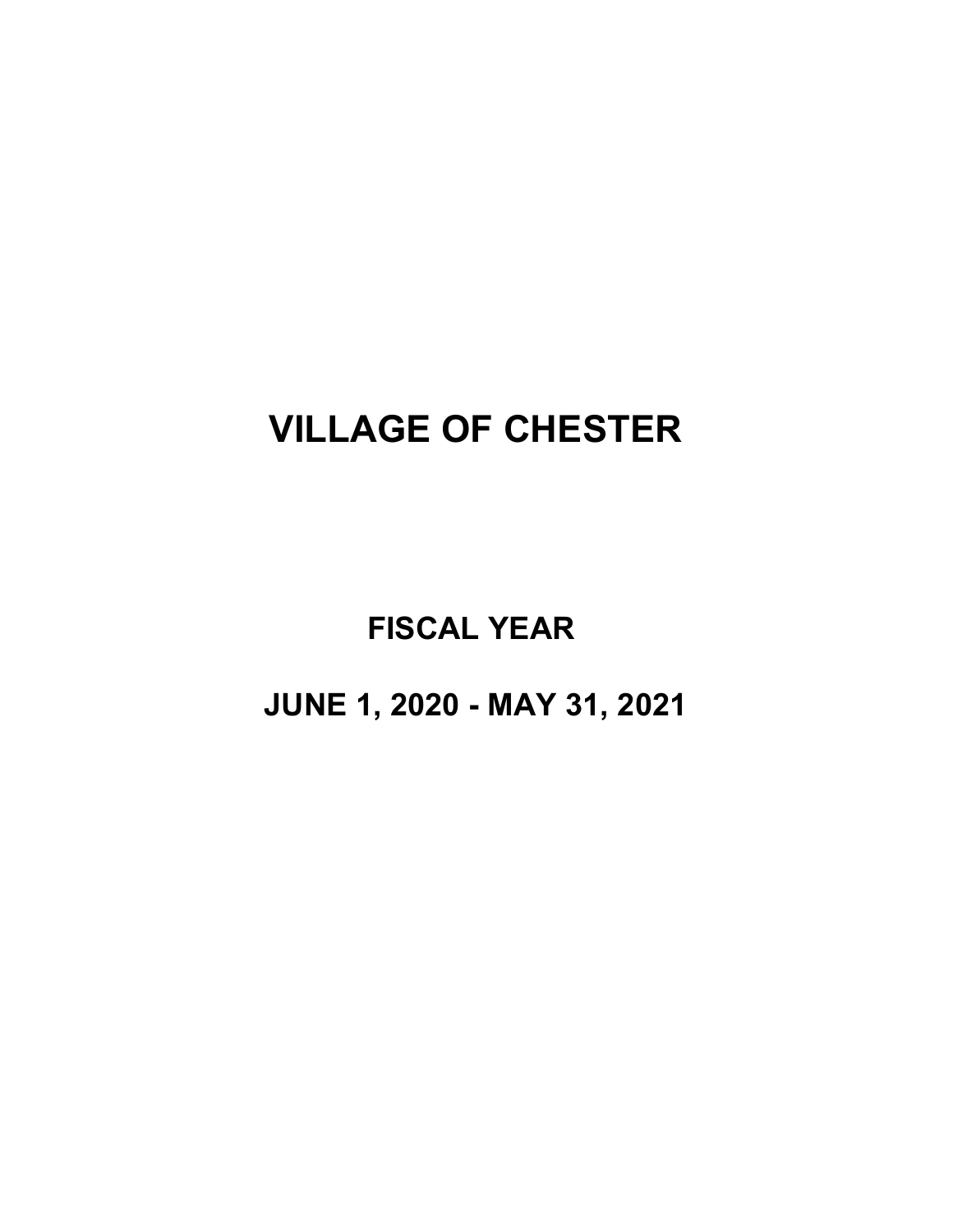# **VILLAGE OF CHESTER 2020-2021 PRELIMINARY BUDGET SUMMARY**

|                                                                | <b>TOTAL</b>                                                                            | <b>LESS</b>                                                          | <b>LESS</b>                                                                   | <b>AMOUNT</b>                                                          |
|----------------------------------------------------------------|-----------------------------------------------------------------------------------------|----------------------------------------------------------------------|-------------------------------------------------------------------------------|------------------------------------------------------------------------|
| 2020-2021                                                      | <b>ESTIMATED</b>                                                                        | <b>ESTIMATED</b>                                                     | <b>FUND BALANCE</b>                                                           | <b>TO BE RAISED</b>                                                    |
| <b>PRELIMINARY BUDGET</b>                                      | <b>APPROPR.</b>                                                                         | <b>REVENUES</b>                                                      | & APPR. RESERV                                                                | <b>BY TAXES</b>                                                        |
| <b>Operating Funds</b>                                         |                                                                                         |                                                                      |                                                                               |                                                                        |
| <b>General Fund</b><br>A                                       | 5,752,815                                                                               | 1,534,389                                                            | 368,871                                                                       | 3,849,555                                                              |
| <b>Water Fund</b><br>F                                         | 838,021                                                                                 | 815,946                                                              | 22,075                                                                        |                                                                        |
| Sewer Fund<br>G                                                | 1,086,724                                                                               | 1,002,819                                                            | 83,905                                                                        |                                                                        |
| <b>SUBTOTAL OPERATIONS</b>                                     | 7,677,560                                                                               | 3,353,154                                                            | 474,851                                                                       | 3,849,555                                                              |
| <b>Capital Projects</b><br>H02- Various<br>H01- Water Projects |                                                                                         |                                                                      |                                                                               |                                                                        |
| <b>TOTAL CAPITAL PROJECTS</b>                                  |                                                                                         |                                                                      |                                                                               |                                                                        |
|                                                                |                                                                                         |                                                                      |                                                                               |                                                                        |
| <b>TOTAL VILLAGE</b>                                           | 7,677,560                                                                               | 3,353,154                                                            | 474,851                                                                       | 3,849,555                                                              |
| <b>PRELIMINARY Budget</b><br><b>Tax Rate Data</b>              | 2020-2021<br><b>Total Village</b><br><b>Taxable</b><br><b>Assessment</b><br>268,496,242 | 2020-2021<br><b>Total Village</b><br><b>Tax</b><br>Levy<br>3,849,555 | 2020-2021<br><b>Adopted</b><br><b>Tax Rate</b><br><b>Per \$1000</b><br>14.337 | 2019-2020<br><b>Adopted</b><br><b>Tax Rate</b><br>Per \$1000<br>13.978 |
| Tax Rate Percentage Increase Over Fiscal Year 2019-2020        |                                                                                         |                                                                      | 2.5712%                                                                       |                                                                        |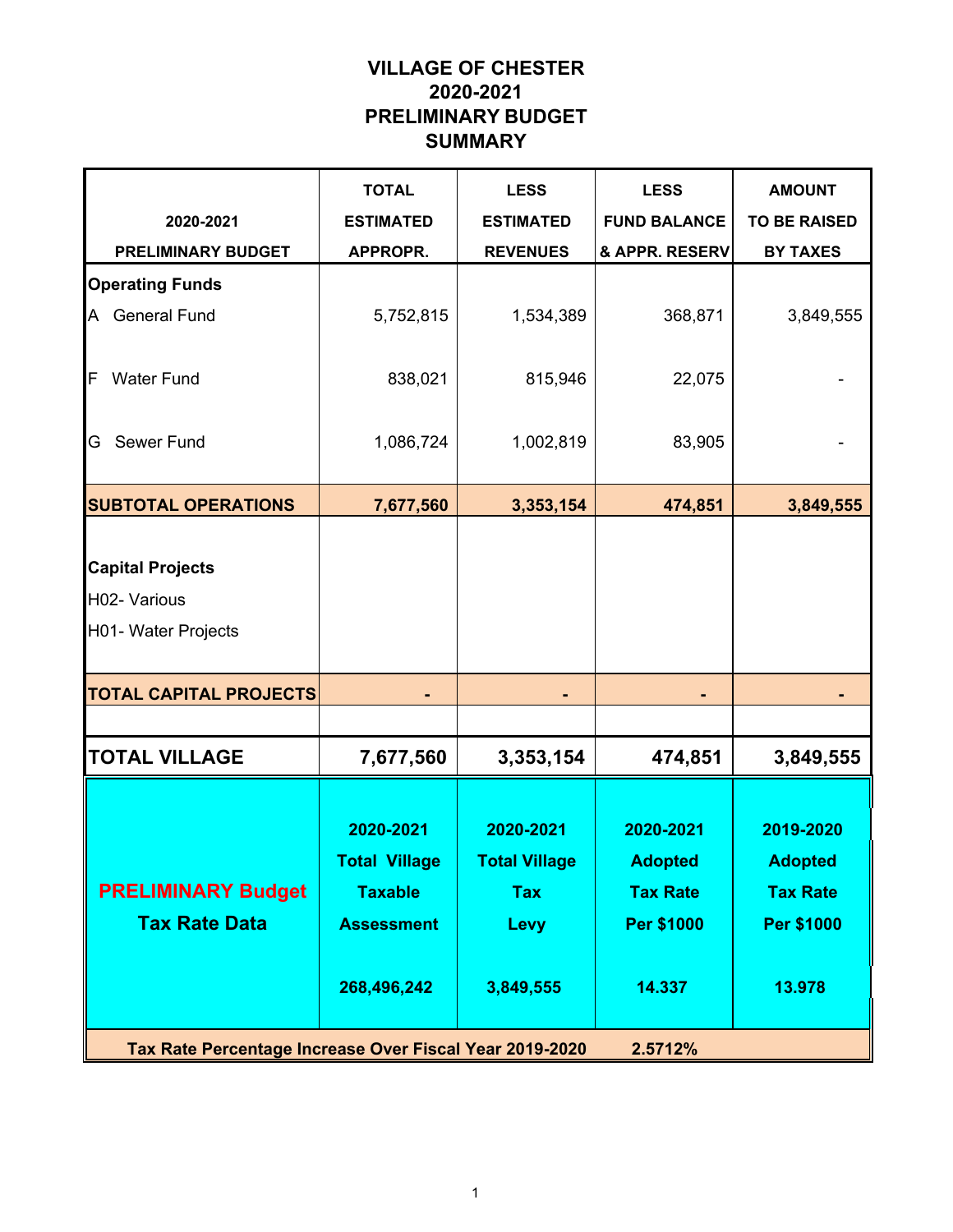| <b>CODE</b>          | <b>ACCOUNTS</b>                         | <b>ACTUAL</b><br>5/31/2019 | <b>CURRENT</b><br><b>BUDGET</b><br>2019-2020 | $Y-T-D$<br><b>ACTUAL</b><br>1/31/2020 | <b>TENTATIVE</b><br><b>BUDGET</b><br>2020-2021 | <b>PRELIMINARY</b><br><b>BUDGET</b><br>2020-2021 | <b>ADPOPTED</b><br><b>BUDGET</b><br>2020-2021 |
|----------------------|-----------------------------------------|----------------------------|----------------------------------------------|---------------------------------------|------------------------------------------------|--------------------------------------------------|-----------------------------------------------|
|                      | <b>GENERAL GOVERNMENT SUPPORT</b>       |                            |                                              |                                       |                                                |                                                  |                                               |
|                      | <b>BOARD OF TRUSTEES</b>                |                            |                                              |                                       |                                                |                                                  |                                               |
| A.1010.100           | <b>Personal Services</b>                | 34,681                     | 36,744                                       | 27,558                                | 36,744                                         | 36,744                                           |                                               |
| A.1010.400           | Contractual                             | 112                        | 930                                          |                                       | 1,134                                          | 1,134                                            |                                               |
| A.1010               | <b>TOTAL BOARD OF TRUSTEES</b>          | 34,793                     | 37,674                                       | 27,558                                | 37,878                                         | 37,878                                           |                                               |
|                      |                                         |                            |                                              |                                       |                                                |                                                  |                                               |
| <b>JUSTICE COURT</b> |                                         |                            |                                              |                                       |                                                |                                                  |                                               |
| A.1110.100           | <b>Personal Services</b>                | 127,471                    | 124,995                                      | 84,870                                | 128,728                                        | 128,728                                          |                                               |
| A.1110.200           | Equipment                               |                            |                                              |                                       |                                                |                                                  |                                               |
| A.1110.400<br>A.1110 | Contractual<br>TOTAL JUSTICE COURT      | 32,620<br>160,091          | 35,295<br>160,290                            | 13,166<br>98,036                      | 38,890<br>167,618                              | 38,890<br>167,618                                |                                               |
|                      |                                         |                            |                                              |                                       |                                                |                                                  |                                               |
| <b>MAYOR</b>         |                                         |                            |                                              |                                       |                                                |                                                  |                                               |
| A.1210.100           | <b>Personal Services</b>                | 13,328                     | 13,328                                       | 9,996                                 | 13,328                                         | 13,328                                           |                                               |
| A.1210.400           | Contractual                             | 3,052                      | 3,720                                        | 3,306                                 | 3,750                                          | 3,750                                            |                                               |
| A.1210               | <b>TOTAL MAYOR</b>                      | 16,380                     | 17,048                                       | 13,302                                | 17,078                                         | 17,078                                           | $\blacksquare$                                |
| <b>AUDITOR</b>       |                                         |                            |                                              |                                       |                                                |                                                  |                                               |
| A.1320.400           | Contractual                             | 46,711                     | 54,000                                       | 26,356                                | 50,000                                         | 50.000                                           |                                               |
| A.1320               | <b>TOTAL AUDITOR</b>                    | 46,711                     | 54,000                                       | 26,356                                | 50,000                                         | 50,000                                           |                                               |
| <b>TREASURER</b>     |                                         |                            |                                              |                                       |                                                |                                                  |                                               |
| A.1325.100           | <b>Personal Services</b>                |                            |                                              |                                       |                                                |                                                  |                                               |
| A.1325.200           |                                         | 97,755                     | 121,010                                      | 71,818                                | 124,337                                        | 124,337                                          |                                               |
| A.1325.400           | Equipment<br>Contractual                | 1,531                      | 3,350                                        | 2,150                                 | 3,350                                          | 3,350                                            |                                               |
| A.1325               | <b>TOTAL TREASURER</b>                  | 99,286                     | 124,360                                      | 73,968                                | 127,687                                        | 127,687                                          |                                               |
|                      |                                         |                            |                                              |                                       |                                                |                                                  |                                               |
| <b>ASSESSMENT</b>    |                                         |                            |                                              |                                       |                                                |                                                  |                                               |
| A.1355.100           | <b>Personal Services</b>                | $\overline{\phantom{a}}$   | $\overline{\phantom{m}}$                     | ۰                                     | $\overline{\phantom{0}}$                       | $\overline{\phantom{0}}$                         |                                               |
| A.1355.400           | Contractual                             | $\overline{\phantom{a}}$   | $\overline{\phantom{a}}$                     | $\overline{\phantom{a}}$              | $\overline{\phantom{a}}$                       | $\qquad \qquad \blacksquare$                     | $\overline{\phantom{a}}$                      |
| A.1355               | <b>TOTAL ASSESSMENT</b>                 | ٠                          | ۰                                            | ٠                                     |                                                |                                                  |                                               |
|                      | <b>TAX ADVERTISING &amp; PRINTING</b>   |                            |                                              |                                       |                                                |                                                  |                                               |
|                      | Contractual                             | 2,423                      | 1,935                                        | 275                                   | 1,935                                          | 1,935                                            |                                               |
| A.1362               | TOTAL TAX ADVERTISING & PRINTING        | 2,423                      | 1,935                                        | 275                                   | 1,935                                          | 1,935                                            |                                               |
| <b>VILLAGE CLERK</b> |                                         |                            |                                              |                                       |                                                |                                                  |                                               |
|                      |                                         |                            |                                              |                                       |                                                |                                                  |                                               |
|                      | <b>Personal Services</b><br>Contractual | 102,080<br>5,505           | 114,155<br>7,390                             | 71,266<br>6,124                       | 115,582<br>13,200                              | 115,582<br>13,200                                |                                               |
| A.1410.400<br>A.1410 | TOTAL VILLAGE CLERK                     | 107,585                    | 121,545                                      | 77,390                                | 128,782                                        | 128,782                                          |                                               |
|                      |                                         |                            |                                              |                                       |                                                |                                                  | ٠                                             |
| LAW                  |                                         |                            |                                              |                                       |                                                |                                                  |                                               |
| A.1420.400           | Contractual                             | 77,740                     | 106,500                                      | 19,357                                | 81,500                                         | 106,500                                          |                                               |
| A.1420               | <b>TOTAL LAW</b>                        | 77,740                     | 106,500                                      | 19,357                                | 81,500                                         | 106,500                                          |                                               |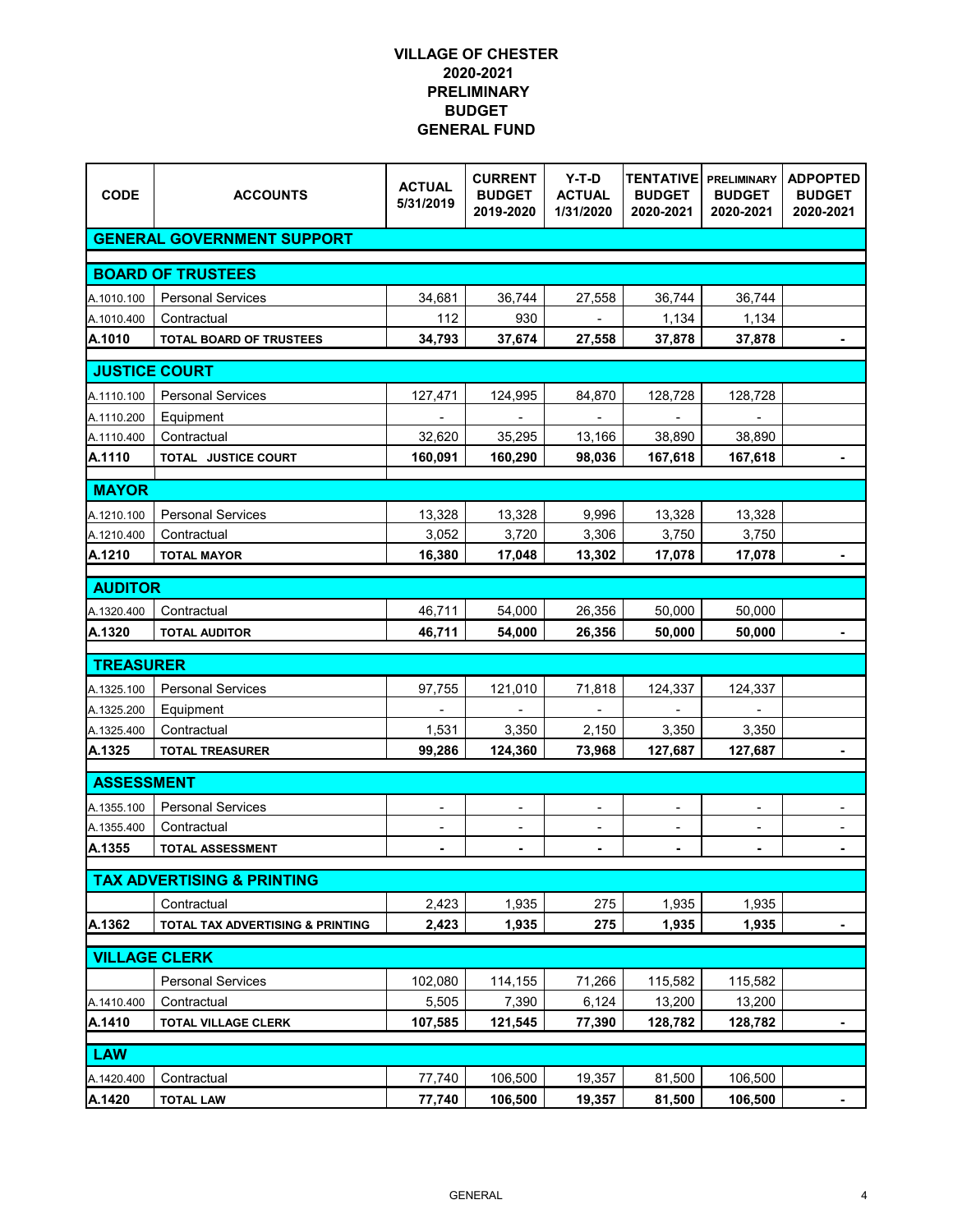| <b>CODE</b>              | <b>ACCOUNTS</b>                                         | <b>ACTUAL</b><br>5/31/2019 | <b>CURRENT</b><br><b>BUDGET</b><br>2019-2020 | $Y-T-D$<br><b>ACTUAL</b><br>1/31/2020 | <b>TENTATIVE</b><br><b>BUDGET</b><br>2020-2021 | <b>PRELIMINARY</b><br><b>BUDGET</b><br>2020-2021 | <b>ADPOPTED</b><br><b>BUDGET</b><br>2020-2021 |
|--------------------------|---------------------------------------------------------|----------------------------|----------------------------------------------|---------------------------------------|------------------------------------------------|--------------------------------------------------|-----------------------------------------------|
|                          |                                                         |                            |                                              |                                       |                                                |                                                  |                                               |
| <b>ENGINEER</b>          |                                                         |                            |                                              |                                       |                                                |                                                  |                                               |
| A.1440.400               | Contractual                                             | 1,661                      | 17,500                                       | 3,937                                 | 17,500                                         | 17,500                                           |                                               |
| A.1440                   | <b>TOTAL ENGINEER</b>                                   | 1,661                      | 17,500                                       | 3,937                                 | 17,500                                         | 17,500                                           | $\qquad \qquad \blacksquare$                  |
| <b>ELECTIONS</b>         |                                                         |                            |                                              |                                       |                                                |                                                  |                                               |
| A.1450.400               | Contractual                                             | $\overline{\phantom{a}}$   | $\overline{\phantom{a}}$                     | $\overline{\phantom{a}}$              | $\overline{\phantom{a}}$                       | $\overline{\phantom{a}}$                         | $\overline{\phantom{0}}$                      |
| A.1450                   | <b>TOTAL ELECTIONS</b>                                  |                            |                                              |                                       |                                                |                                                  |                                               |
|                          |                                                         |                            |                                              |                                       |                                                |                                                  |                                               |
|                          | <b>BUILDINGS - VILLAGE HALL</b>                         |                            |                                              |                                       |                                                |                                                  |                                               |
| A.1620.100               | <b>Personal Services</b>                                | $\blacksquare$             |                                              | -                                     |                                                |                                                  |                                               |
| A.1620.200               | Equipment                                               | 710                        |                                              |                                       |                                                | 3,000                                            |                                               |
| A.1620.400               | Contractual                                             | 54,863                     | 56,200                                       | 30,885                                | 57,950                                         | 57,482                                           |                                               |
| A.1620                   | <b>TOTAL BUILDINGS</b>                                  | 55,573                     | 56,200                                       | 30,885                                | 57,950                                         | 60,482                                           | -                                             |
|                          | <b>CENTRAL GARAGE</b>                                   |                            |                                              |                                       |                                                |                                                  |                                               |
| A.1640.100               | <b>Personal Services</b>                                | $\overline{\phantom{a}}$   | $\overline{\phantom{a}}$                     | $\overline{\phantom{a}}$              | ۰                                              | $\overline{\phantom{a}}$                         |                                               |
| A.1640.200               | Equipment                                               |                            |                                              |                                       | 18,000                                         | 18,000                                           |                                               |
| A.1640.400               | Contractual                                             | 9,627                      | 12,100                                       | 3,933                                 | 12,500                                         | 12,500                                           |                                               |
| A.1640                   | <b>TOTAL CENTRAL GARAGE</b>                             | 9,627                      | 12,100                                       | 3,933                                 | 30,500                                         | 30,500                                           |                                               |
|                          | <b>CENTRAL PRINTING</b>                                 |                            |                                              |                                       |                                                |                                                  |                                               |
| A.1670.400               | Contractual                                             | 5,610                      | 6,500                                        | 3,005                                 | 7,500                                          | 7,500                                            |                                               |
| A.1670                   | <b>TOTAL CENTRAL PRINTING</b>                           | 5,610                      | 6,500                                        | 3,005                                 | 7,500                                          | 7,500                                            |                                               |
|                          | <b>CENTRAL DATA PROCESSING</b>                          |                            |                                              |                                       |                                                |                                                  |                                               |
|                          |                                                         |                            |                                              |                                       |                                                |                                                  |                                               |
| A.1680.100               | <b>Personal Services</b>                                | $\overline{\phantom{a}}$   | $\overline{\phantom{a}}$                     |                                       |                                                |                                                  |                                               |
| A.1680.200<br>A.1680.400 | Equipment<br>Contractual                                | 37,515                     | 40,500                                       | 3,702<br>32,870                       | 9,000<br>46,500                                | 1,000<br>42,500                                  |                                               |
| A.1680                   | TOTAL CENTRAL DATA PROCESSING                           | 37,515                     | 40,500                                       | 36,572                                | 55,500                                         | 43,500                                           |                                               |
|                          |                                                         |                            |                                              |                                       |                                                |                                                  |                                               |
| <b>SPECIAL ITEMS</b>     |                                                         |                            |                                              |                                       |                                                |                                                  |                                               |
| A.1910.428               | Unallocated Insurance                                   | 103,903                    | 109,000                                      | 106,569                               | 125,000                                        | 129,000                                          |                                               |
| A.1920.400               | <b>Municipal Association Dues</b>                       | 2,338                      | 2,500                                        | 2,338                                 | 2,500                                          | 2,500                                            |                                               |
| A.1930.400               | Claims                                                  |                            | 1,000                                        | 3,496                                 | 1,000                                          | 1,000                                            |                                               |
| A.1930.432               | Claims - Tax Certs                                      | 32,984                     | 25,000                                       |                                       |                                                | 25,000                                           |                                               |
| A.1950.400               | <b>Municipal Taxes</b>                                  | 13,780                     |                                              |                                       |                                                |                                                  |                                               |
| A.1980.400               | <b>MTA Payroll Tax</b>                                  | 7,603                      | 8,660                                        | 5,715                                 | 9,200                                          | 9,200                                            |                                               |
| A.1982.400               | Special items                                           | -                          |                                              | -                                     | -                                              | -                                                |                                               |
| A.1990.400               | <b>Contingent Account</b><br><b>TOTAL SPECIAL ITEMS</b> | $\blacksquare$<br>160,608  | 15,000<br>161,160                            | $\overline{\phantom{0}}$<br>118,118   | 15,000<br>152,700                              | 15,000<br>181,700                                |                                               |
|                          |                                                         |                            |                                              |                                       |                                                |                                                  |                                               |
|                          |                                                         |                            |                                              |                                       |                                                |                                                  |                                               |
| <b>PUBLIC SAFETY</b>     | <b>TOTAL GEN GOVT SUPPORT</b>                           | 815,603                    | 917,312                                      | 532,692                               | 934,128                                        | 978,660                                          |                                               |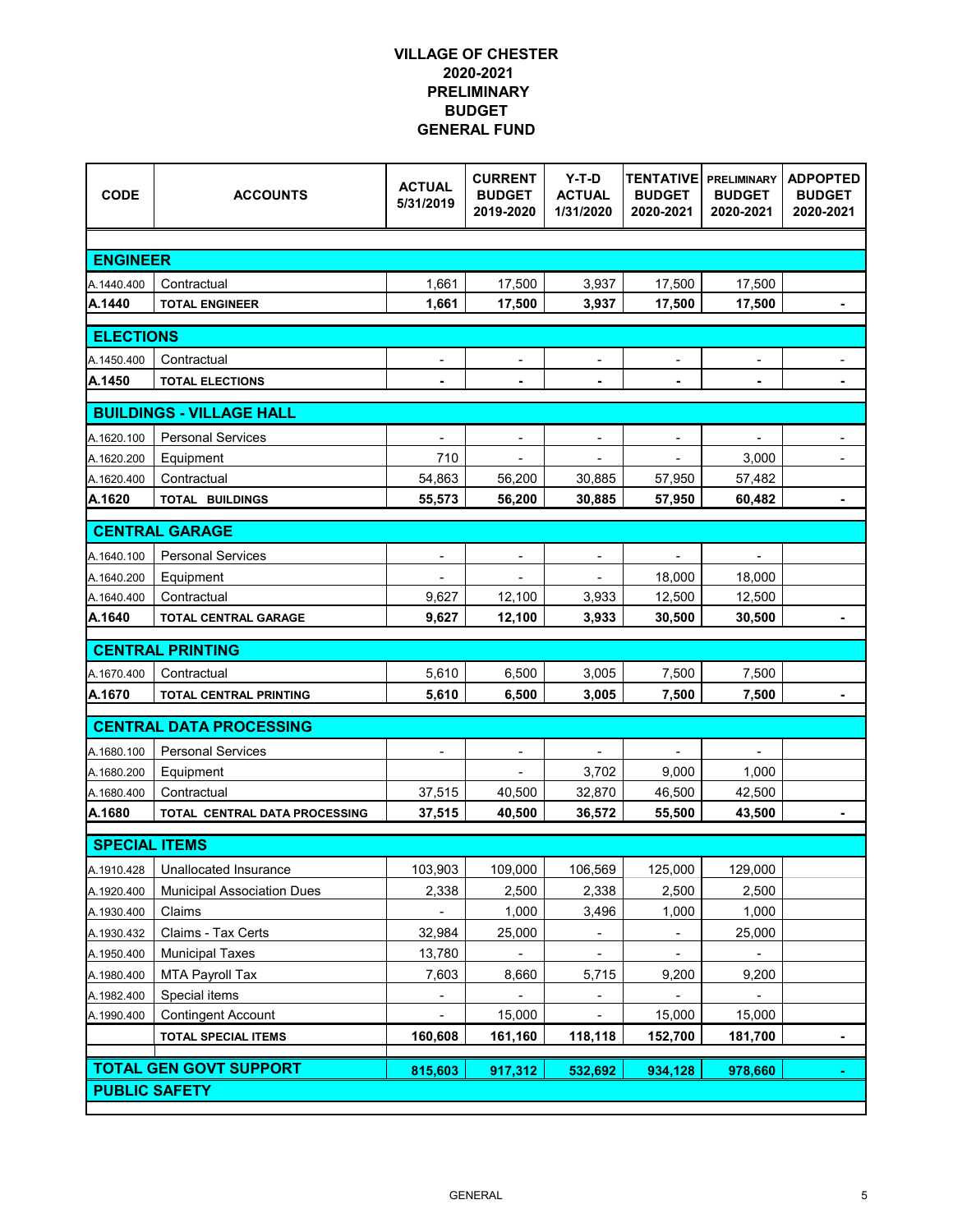| <b>CODE</b>         | <b>ACCOUNTS</b>                                  | <b>ACTUAL</b><br>5/31/2019 | <b>CURRENT</b><br><b>BUDGET</b><br>2019-2020 | $Y-T-D$<br><b>ACTUAL</b><br>1/31/2020 | <b>TENTATIVE</b><br><b>BUDGET</b><br>2020-2021 | <b>PRELIMINARY</b><br><b>BUDGET</b><br>2020-2021 | <b>ADPOPTED</b><br><b>BUDGET</b><br>2020-2021 |
|---------------------|--------------------------------------------------|----------------------------|----------------------------------------------|---------------------------------------|------------------------------------------------|--------------------------------------------------|-----------------------------------------------|
| <b>POLICE</b>       |                                                  |                            |                                              |                                       |                                                |                                                  |                                               |
| A.3120.100          | <b>Personal Services</b>                         | 1,510,547                  | 1,612,205                                    | 1,051,451                             | 1,666,145                                      | 1,666,146                                        |                                               |
| A.3120.200          | Equipment                                        | 51,558                     | 22,500                                       | 8,901                                 | 61,500                                         | 23,000                                           |                                               |
| A.3120.400          | Contractual                                      | 170,413                    | 219,637                                      | 106,914                               | 195,510                                        | 195,510                                          |                                               |
| A.3120              | <b>TOTAL POLICE</b>                              | 1,732,518                  | 1,854,342                                    | 1,167,266                             | 1,923,155                                      | 1,884,656                                        |                                               |
|                     | <b>DRUG ENFORCEMENT - POL INVESTIGATION</b>      |                            |                                              |                                       |                                                |                                                  |                                               |
|                     | A.3124.0412 Police Investigation - Forfetuire \$ | $\overline{\phantom{a}}$   | 2,000                                        | $\blacksquare$                        | 4,000                                          | 2,000                                            |                                               |
|                     |                                                  |                            |                                              |                                       |                                                |                                                  |                                               |
|                     | <b>ON STREET PARKING</b>                         |                            |                                              |                                       |                                                |                                                  |                                               |
| A.3320.100          | Personal services                                | $\overline{\phantom{a}}$   | $\overline{\phantom{a}}$                     | -                                     |                                                |                                                  |                                               |
| A.3320.400          | Contractual                                      |                            |                                              |                                       |                                                |                                                  |                                               |
| A.3320              | <b>TOTAL ON STREET PARKING</b>                   | $\blacksquare$             | $\blacksquare$                               | $\blacksquare$                        |                                                |                                                  | $\blacksquare$                                |
|                     | <b>SAFETY INSPECTION</b>                         |                            |                                              |                                       |                                                |                                                  |                                               |
| A.3620.100          | <b>Personal Services</b>                         | 96,162                     | 103,934                                      | 62,487                                | 106,200                                        | 105,200                                          |                                               |
| A.3620.200          | Equipment                                        | 3,571                      | 1,000                                        | 1,030                                 | 1,000                                          | 1,000                                            |                                               |
| A.3620.400          | Contractual                                      | 3,033                      | 7,625                                        | 1,263                                 | 7,625                                          | 7,625                                            |                                               |
| A.3620              | <b>TOTAL SAFETY INSPECTION</b>                   | 102,766                    | 112,559                                      | 64,780                                | 114,825                                        | 113,825                                          |                                               |
| A.3621              | <b>PUBLIC SAFETY INSPECTION</b>                  |                            |                                              |                                       |                                                |                                                  |                                               |
| A.3621.416          | <b>Engineering Services</b>                      | 50                         | 4,000                                        | $\overline{\phantom{a}}$              | 2,000                                          | 2,000                                            |                                               |
| A.3621.432          | <b>Legal Services</b>                            |                            |                                              |                                       |                                                |                                                  |                                               |
|                     |                                                  |                            |                                              |                                       |                                                |                                                  |                                               |
|                     | <b>TOTAL PUBLIC SAFETY</b>                       | 1,835,334                  | 1,972,901                                    | 1,232,046                             | 2,043,980                                      | 2,002,481                                        |                                               |
| <b>HEALTH</b>       |                                                  |                            |                                              |                                       |                                                |                                                  |                                               |
|                     |                                                  |                            |                                              |                                       |                                                |                                                  |                                               |
|                     | <b>REGISTRAR OF VOTERS</b>                       |                            |                                              |                                       |                                                |                                                  |                                               |
| A.4020.400          | Contractual                                      | $\overline{\phantom{a}}$   | 100                                          | $\overline{\phantom{a}}$              | 200                                            | 200                                              |                                               |
| A.4020              | TOTAL REGISTRAR/VITAL STATISTICS                 |                            | 100                                          |                                       | 200                                            | 200                                              |                                               |
| <b>TOTAL HEALTH</b> |                                                  |                            | 100                                          |                                       | 200                                            | 200                                              |                                               |
|                     |                                                  |                            |                                              |                                       |                                                |                                                  |                                               |
|                     | <b>TRANSPORTATION</b>                            |                            |                                              |                                       |                                                |                                                  |                                               |
|                     | <b>STREET MAINTENANCE</b>                        |                            |                                              |                                       |                                                |                                                  |                                               |
| A.5110.100          | <b>Personal Services</b>                         | 340,812                    | 368,001                                      | 255,103                               | 379,364                                        | 379,364                                          |                                               |
| A.5110.200          | Equipment                                        | 107,960                    |                                              | 22,432                                | 45,000                                         |                                                  |                                               |
| A.5110.400          | Contractual                                      | 85,028                     | 143,370                                      | 40,312                                | 112,520                                        | 112,720                                          |                                               |
| A.5110              | <b>TOTAL STREET MAINTENANCE</b>                  | 533,800                    | 511,371                                      | 317,847                               | 536,884                                        | 492,084                                          |                                               |
|                     |                                                  |                            |                                              |                                       |                                                |                                                  |                                               |
|                     | <b>STREET CAPITAL</b>                            |                            |                                              |                                       |                                                |                                                  |                                               |
| A.5112.400          | Contractual                                      | 78,863                     | 50,000                                       | $\overline{\phantom{a}}$              | 50,000                                         | 50,000                                           |                                               |
| A.5112              | TOTAL STREET CAPITAL                             | 78,863                     | 50,000                                       | $\blacksquare$                        | 50,000                                         | 50,000                                           |                                               |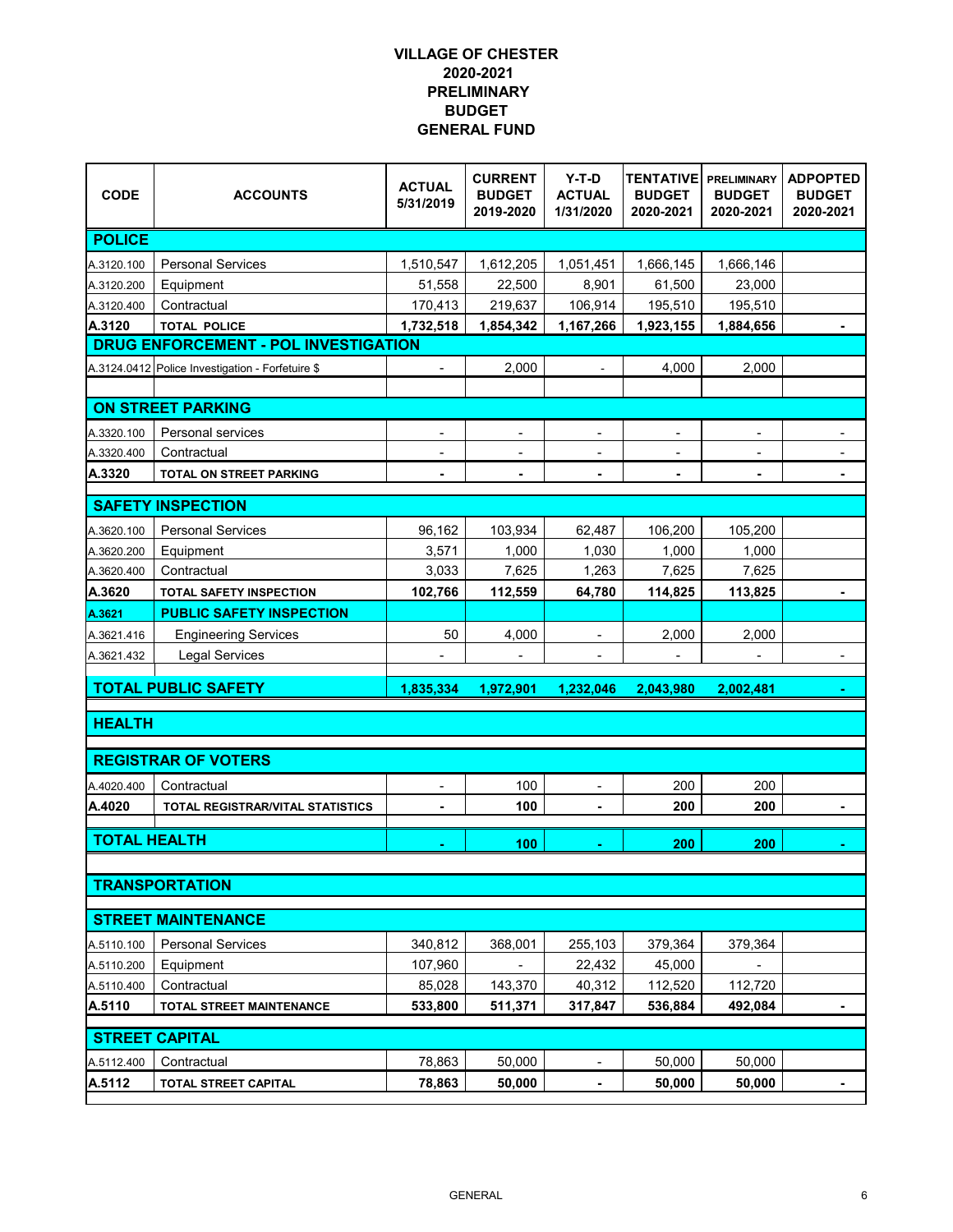| <b>CODE</b>         | <b>ACCOUNTS</b>                       | <b>ACTUAL</b><br>5/31/2019 | <b>CURRENT</b><br><b>BUDGET</b><br>2019-2020 | $Y-T-D$<br><b>ACTUAL</b><br>1/31/2020 | <b>TENTATIVE</b><br><b>BUDGET</b><br>2020-2021 | <b>PRELIMINARY</b><br><b>BUDGET</b><br>2020-2021 | <b>ADPOPTED</b><br><b>BUDGET</b><br>2020-2021 |
|---------------------|---------------------------------------|----------------------------|----------------------------------------------|---------------------------------------|------------------------------------------------|--------------------------------------------------|-----------------------------------------------|
|                     | <b>SNOW REMOVAL</b>                   |                            |                                              |                                       |                                                |                                                  |                                               |
| A.5142.120          | <b>Personal Services</b>              | 37,152                     | 27,500                                       | 17,467                                | 28,500                                         | 28,500                                           |                                               |
| A.5142.200          | Equipment                             |                            |                                              |                                       |                                                |                                                  |                                               |
| A.5142.400          | Contractual                           | 27,140                     | 36,750                                       | 7,341                                 | 37,500                                         | 37,500                                           |                                               |
| A.5142              | <b>TOTAL SNOW REMOVAL</b>             | 64,292                     | 64,250                                       | 24,808                                | 66,000                                         | 66,000                                           |                                               |
|                     | <b>STREET LIGHTING</b>                |                            |                                              |                                       |                                                |                                                  |                                               |
| A.5182.400          | Contractual                           | 72,391                     | 86,000                                       | 73,761                                | 81,200                                         | 81,200                                           |                                               |
| A.5182              | TOTAL STREET LIGHTING                 | 72,391                     | 86,000                                       | 73,761                                | 81,200                                         | 81,200                                           |                                               |
|                     |                                       |                            |                                              |                                       |                                                |                                                  |                                               |
| <b>SIDEWALKS</b>    |                                       |                            |                                              |                                       |                                                |                                                  |                                               |
| A.5410.200          | Capital                               | $\overline{\phantom{a}}$   | 5,000                                        | $\overline{a}$                        | 5,000                                          | 5,000                                            |                                               |
| A.5410              | <b>TOTAL SIDEWALKS</b>                | $\blacksquare$             | 5,000                                        |                                       | 5,000                                          | 5,000                                            |                                               |
|                     | <b>OFF STREET PARKING</b>             |                            |                                              |                                       |                                                |                                                  |                                               |
| A.5650.400          | Contractual                           | 375                        | 900                                          | 42                                    | 900                                            | 900                                              |                                               |
| A.5650              | TOTAL OFF STREET PARKING              | 375                        | 900                                          | 42                                    | 900                                            | 900                                              | $\blacksquare$                                |
|                     | <b>OTHER TRANSPORTATION</b>           |                            |                                              |                                       |                                                |                                                  |                                               |
| A.5989.0422         | FUEL: Gasoline (Fire District)        | $\overline{\phantom{a}}$   | $\overline{\phantom{a}}$                     | $\overline{\phantom{a}}$              | 16,000                                         | 16,000                                           |                                               |
|                     |                                       |                            |                                              |                                       |                                                |                                                  |                                               |
|                     |                                       |                            |                                              |                                       |                                                |                                                  |                                               |
|                     |                                       |                            |                                              |                                       |                                                |                                                  |                                               |
|                     | <b>TOTAL TRANSPORTATION</b>           | 749,721                    | 717,521                                      | 416,458                               | 755,984                                        | 711,184                                          |                                               |
|                     | <b>CULTURE &amp; RECREATION</b>       |                            |                                              |                                       |                                                |                                                  |                                               |
|                     |                                       |                            |                                              |                                       |                                                |                                                  |                                               |
| <b>HISTORIAN</b>    |                                       |                            |                                              |                                       |                                                |                                                  |                                               |
|                     | <b>Contractual Expenses</b>           | 30                         | 150                                          |                                       | 150                                            | 150                                              |                                               |
| A.7510              | <b>TOTAL HISTORIAN</b>                | 30                         | 150                                          |                                       | 150                                            | 150                                              |                                               |
| <b>CELEBRATIONS</b> |                                       |                            |                                              |                                       |                                                |                                                  |                                               |
| A.7550.400          | Contractual                           | 3,460                      | 5,000                                        | 5,009                                 | $\overline{\phantom{a}}$                       |                                                  |                                               |
| A.7550              | <b>TOTAL CELEBRATIONS</b>             | 3,460                      | 5,000                                        | 5,009                                 | $\blacksquare$                                 |                                                  |                                               |
|                     | <b>OTHER PERFORMING ARTS</b>          |                            |                                              |                                       |                                                |                                                  |                                               |
| A.7560.400          | Contractual                           |                            |                                              |                                       | 18,000                                         | 18,000                                           |                                               |
|                     | <b>HISTORICAL SOCIETY</b>             |                            |                                              |                                       |                                                |                                                  |                                               |
| A.7989.400          | Contractual                           | 300                        | 300                                          | ٠                                     |                                                |                                                  |                                               |
| A.7989              | TOTAL HISTORICAL SOCIETY              | 300                        | 300                                          | ٠                                     | $\blacksquare$                                 | ۰                                                | ۰                                             |
|                     |                                       |                            |                                              |                                       |                                                |                                                  |                                               |
|                     | <b>TOTAL CULTURE &amp; RECREATION</b> | 3,790                      | 5.450                                        | 5,009                                 | 18,150                                         | 18,150                                           |                                               |
|                     |                                       |                            |                                              |                                       |                                                |                                                  |                                               |
|                     | <b>HOME &amp; COMMUNITY SERVICES</b>  |                            |                                              |                                       |                                                |                                                  |                                               |
| <b>ZONING</b>       |                                       |                            |                                              |                                       |                                                |                                                  |                                               |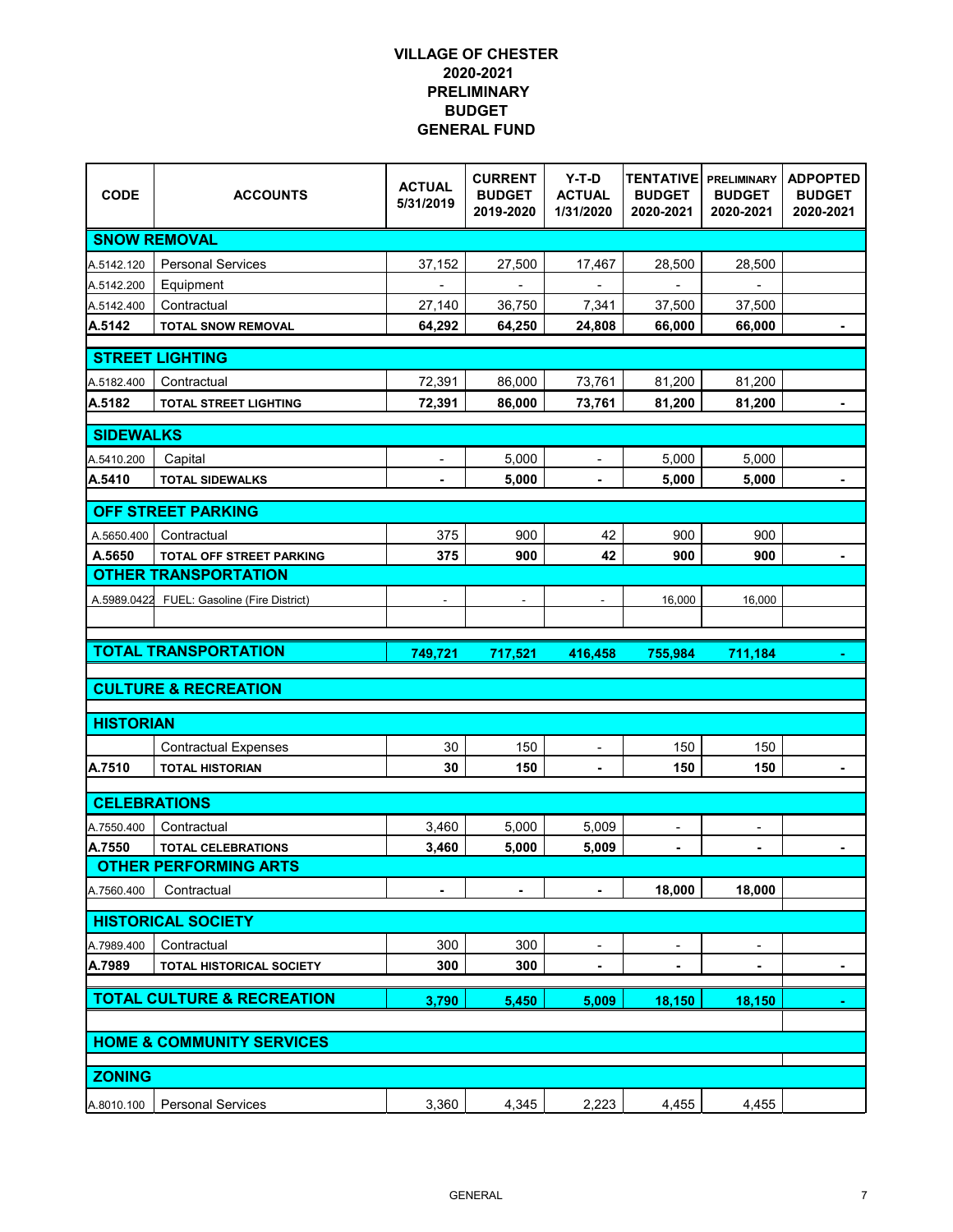| <b>CODE</b>              | <b>ACCOUNTS</b>                                                             | <b>ACTUAL</b><br>5/31/2019 | <b>CURRENT</b><br><b>BUDGET</b><br>2019-2020 | $Y-T-D$<br><b>ACTUAL</b><br>1/31/2020 | <b>TENTATIVE</b><br><b>BUDGET</b><br>2020-2021 | <b>PRELIMINARY</b><br><b>BUDGET</b><br>2020-2021 | <b>ADPOPTED</b><br><b>BUDGET</b><br>2020-2021 |
|--------------------------|-----------------------------------------------------------------------------|----------------------------|----------------------------------------------|---------------------------------------|------------------------------------------------|--------------------------------------------------|-----------------------------------------------|
| 8010.400                 | Contractual                                                                 | 738                        | 4,360                                        | 2,695                                 | 4,360                                          | 4,360                                            |                                               |
| A.8010                   | <b>TOTAL ZONING</b>                                                         | 4,098                      | 8,705                                        | 4,918                                 | 8,815                                          | 8,815                                            |                                               |
| <b>PLANNING</b>          |                                                                             |                            |                                              |                                       |                                                |                                                  |                                               |
| A.8020.100               | <b>Personal Services</b>                                                    | 43,193                     | 35,220                                       | 17,093                                | 37,000                                         | 37,000                                           |                                               |
| A.8020.400               | Contractual                                                                 | 5,662                      | 12,725                                       | 3,346                                 | 12,725                                         | 12,725                                           |                                               |
| A.8020                   | <b>TOTAL PLANNING</b>                                                       | 48,855                     | 47,945                                       | 20,439                                | 49,725                                         | 49,725                                           |                                               |
|                          |                                                                             |                            |                                              |                                       |                                                |                                                  |                                               |
| A.8097.400               | Contractual: Planner                                                        | 24,705                     | 15,000                                       | 10,230                                |                                                |                                                  |                                               |
|                          | <b>Contractual Total</b>                                                    | 24,705                     | 15,000                                       | 10,230                                | $\blacksquare$                                 |                                                  |                                               |
|                          | <b>STORM SEWERS:</b>                                                        |                            |                                              |                                       |                                                |                                                  |                                               |
| A.8140.200               | Equipment                                                                   | $\overline{\phantom{a}}$   | $\overline{\phantom{a}}$                     | $\blacksquare$                        | $\overline{\phantom{a}}$                       | $\overline{\phantom{a}}$                         |                                               |
| A.8140.400               | Contractual                                                                 | 2,448                      | 4,000                                        | 111                                   | 4,000                                          | 4,000                                            |                                               |
| A.8140                   | <b>TOTAL STORM SEWERS</b>                                                   | 2,448                      | 4,000                                        | 111                                   | 4,000                                          | 4,000                                            |                                               |
|                          | <b>STREET CLEANING</b>                                                      |                            |                                              |                                       |                                                |                                                  |                                               |
| A.8170.400               | Contractual                                                                 | 1,160                      | 5,000                                        | 996                                   | 5,000                                          | 5,000                                            |                                               |
| A.8170                   | TOTAL STREET CLEANING                                                       | 1,160                      | 5,000                                        | 996                                   | 5,000                                          | 5,000                                            |                                               |
|                          |                                                                             |                            |                                              |                                       |                                                |                                                  |                                               |
| <b>TOTAL</b>             | <b>HOME &amp; COMMUNITY SERV.</b>                                           | 81,266                     | 80,650                                       | 36,694                                | 67,540                                         | 67,540                                           |                                               |
|                          | <b>EMPLOYEE BENEFITS</b>                                                    |                            |                                              |                                       |                                                |                                                  |                                               |
|                          |                                                                             |                            |                                              |                                       |                                                |                                                  |                                               |
| A.9010.800               | <b>State Retirement</b>                                                     | 116,165                    | 131,244                                      | 123,257                               | 130,000                                        | 130,000                                          |                                               |
| A.9015.800               | Fire and Police Retirement                                                  | 335,792                    | 359,744                                      | 329,590                               | 348,000                                        | 348,000                                          |                                               |
| A.9030.800               | Social Security/Medicare                                                    | 181,308                    | 194,800                                      | 123,741                               | 210,000                                        | 210,000                                          |                                               |
| A.9040.800               | Workers Compensation Ins. Policy<br><b>Workers Compensation Tail Claims</b> | 146,121                    | 150,000                                      | 130,845                               | 150,000                                        | 150,000                                          |                                               |
| A.9040.801<br>A.9045.800 | Life Insurance P.D.                                                         | 87,911<br>1,296            | 100,000<br>2,100                             | 67,357<br>990                         | 100,000<br>2,100                               | 100,000<br>2,100                                 |                                               |
|                          | Unemployment Insurance                                                      |                            | 500                                          |                                       | 500                                            | 500                                              |                                               |
| A.9050.800<br>A.9055.800 | <b>Disability Insurance</b>                                                 | 2,608                      | 2,000                                        | 3,907                                 | 1,000                                          | 1,000                                            |                                               |
| A.9060.800               | Hospital/Medical/Dental Insurance                                           | 880.683                    | 967,825                                      | 616,730                               | 940,000                                        | 940,000                                          |                                               |
| A.9060.801               | Medicare Part B Reimbursement                                               | $\overline{\phantom{a}}$   | 17,688                                       |                                       | 23,000                                         | 23,000                                           |                                               |
|                          | <b>TOTAL EMPLOYEE BENEFITS</b>                                              | 1,751,884                  | 1,925,901                                    | 1,396,417                             | 1,904,600                                      | 1,904,600                                        |                                               |
|                          |                                                                             |                            |                                              |                                       |                                                |                                                  |                                               |
| <b>DEBT SERVICE</b>      |                                                                             |                            |                                              |                                       |                                                |                                                  |                                               |
|                          | 5-YEAR BANK PROPERTY PURCHASE 12 BANK STREET                                |                            |                                              |                                       |                                                |                                                  |                                               |
| A.9730.600               | Principal                                                                   | 43,000                     | 43,000                                       | 43,000                                | 43,000                                         | 43,000                                           |                                               |
| A.9730.700               | Interest                                                                    | 4,558                      | 4,386                                        | 3,844                                 | 2,000                                          | 2,000                                            |                                               |
| A.9785                   | <b>INSTALLMENT PURCHASE TOTAL</b>                                           | 47,558                     | 47,386                                       | 46,844                                | 45,000                                         | 45,000                                           |                                               |
|                          |                                                                             |                            |                                              |                                       |                                                |                                                  |                                               |
|                          |                                                                             |                            |                                              |                                       |                                                |                                                  |                                               |
|                          | <b>TOTAL DEBT SERVICE</b>                                                   | 47,558                     | 47,386                                       | 46,844                                | 45,000                                         | 45,000                                           |                                               |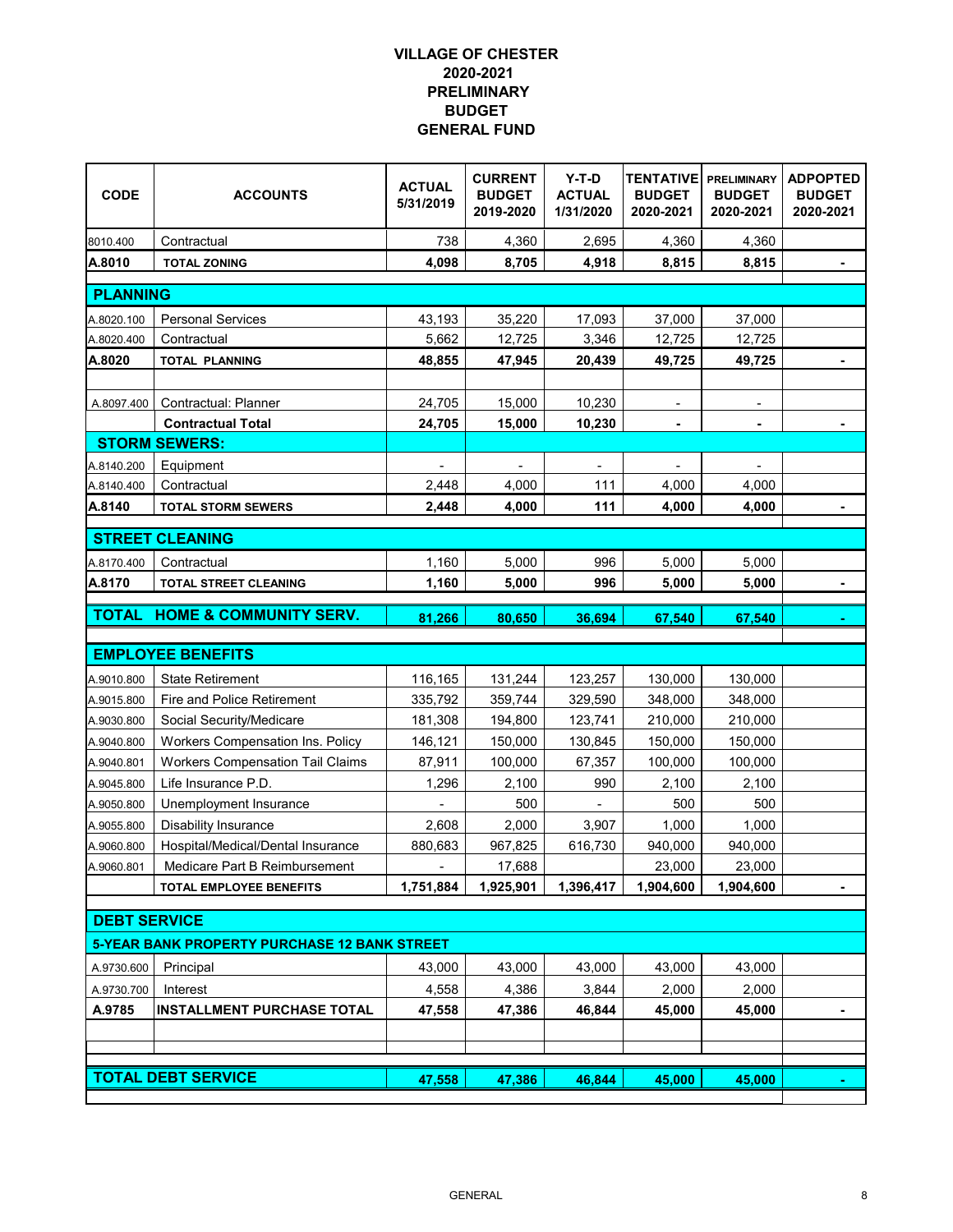| <b>CODE</b> | <b>ACCOUNTS</b>                                    | <b>ACTUAL</b><br>5/31/2019 | <b>CURRENT</b><br><b>BUDGET</b><br>2019-2020 | Y-T-D<br><b>ACTUAL</b><br>1/31/2020 | <b>TENTATIVE</b><br><b>BUDGET</b><br>2020-2021 | <b>PRELIMINARY</b><br><b>BUDGET</b><br>2020-2021 | <b>ADPOPTED</b><br><b>BUDGET</b><br>2020-2021 |
|-------------|----------------------------------------------------|----------------------------|----------------------------------------------|-------------------------------------|------------------------------------------------|--------------------------------------------------|-----------------------------------------------|
|             | <b>INTERFUND TRANSFERS</b>                         |                            |                                              |                                     |                                                |                                                  |                                               |
| A.9950.900  | <b>Transfer to Capital Fund</b>                    | 339,973                    | 57,000                                       |                                     |                                                | 25,000                                           |                                               |
| A.9950      | <b>TOTAL INTERFUND TRANSFERS</b>                   | 339,973                    | 57,000                                       |                                     |                                                | 25,000                                           |                                               |
|             |                                                    |                            |                                              |                                     |                                                |                                                  |                                               |
|             | <b>TOTAL GENERAL FUND</b><br><b>APPROPRIATIONS</b> | 5,625,129                  | 5,724,221                                    | 3,666,160                           | 5.769.582                                      | 5.752.815                                        |                                               |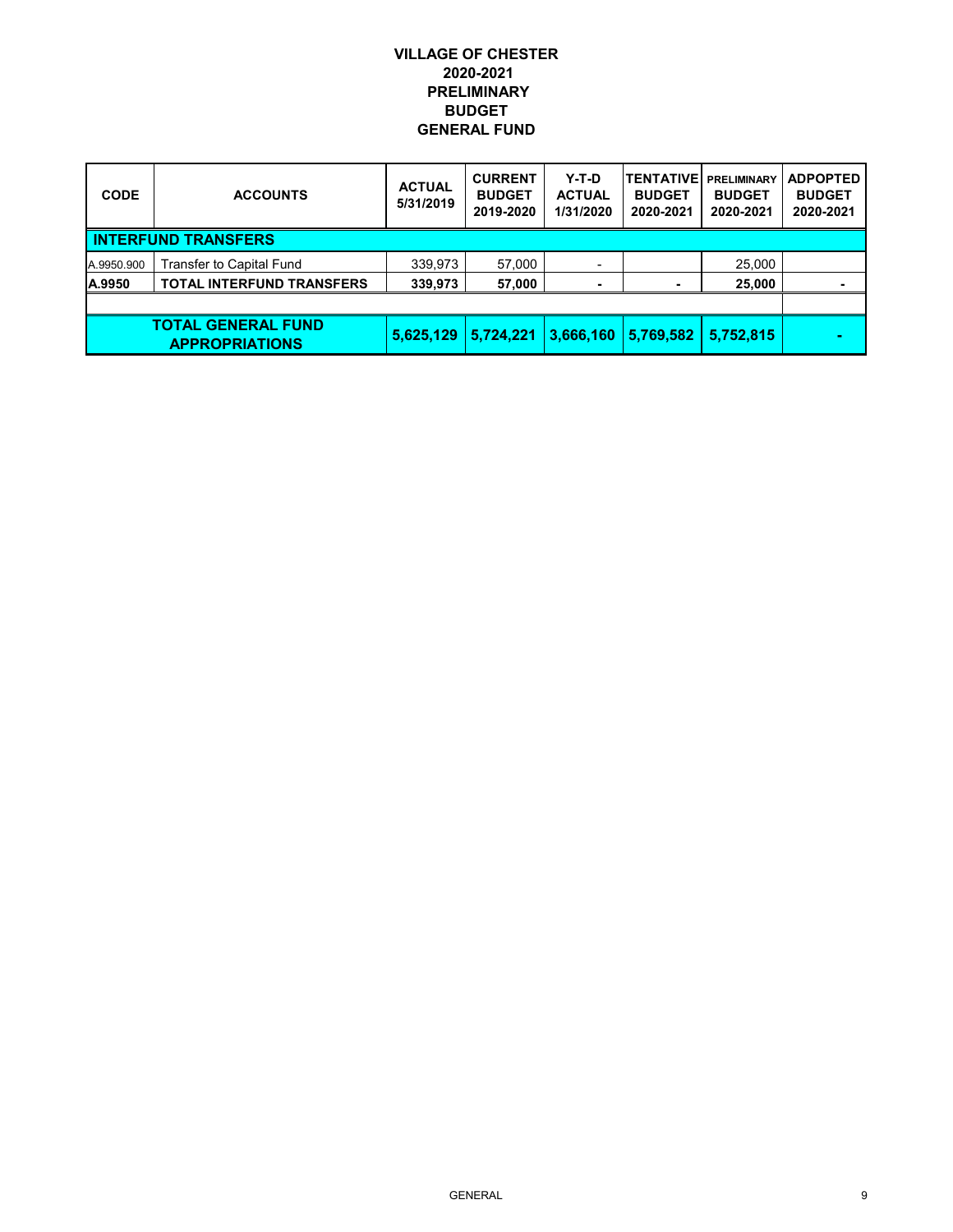| <b>CODE</b>          | <b>ACCOUNTS</b>                       | <b>ACTUAL</b><br>5/31/2019 | <b>CURRENT</b><br><b>BUDGET</b><br>2019-2020 | $Y-T-D$<br><b>ACTUAL</b><br>1/31/2020 | <b>TENTATIVE</b><br><b>BUDGET</b><br>2020-2021 | <b>PRELIMINARY</b><br><b>BUDGET</b><br>2020-2021 | <b>ADPOPTED</b><br><b>BUDGET</b><br>2020-2021 |
|----------------------|---------------------------------------|----------------------------|----------------------------------------------|---------------------------------------|------------------------------------------------|--------------------------------------------------|-----------------------------------------------|
| <b>REVENUES</b>      |                                       |                            |                                              |                                       |                                                |                                                  |                                               |
| <b>LOCAL SOURCES</b> |                                       |                            |                                              |                                       |                                                |                                                  |                                               |
| A.1000               | Surplus                               | 409,970                    | 419,506                                      |                                       | 391,799                                        | 368,871                                          |                                               |
| A.1001               | <b>Real Property Taxes</b>            | 3,627,049                  | 3,750,878                                    | 3,750,878                             | 3,849,555                                      | 3,849,555                                        |                                               |
| A.1081               | Payments in Lieu of Taxes             | 59,632                     | 89,728                                       | 107,620                               | 79,913                                         | 79,913                                           |                                               |
| A.1082               | Payments in Lieu of Taxes - Isomedix  | 29,817                     | 14,909                                       | 14,909                                | 14,909                                         | 14,909                                           |                                               |
| A.1090               | Interest & Penalties Real Prop Tax    | 14,255                     | 15,000                                       | 16,131                                | 16,000                                         | 19,000                                           |                                               |
| A.1120               | Non Prop Distrib by County (SalesTax) | 668,684                    | 652,000                                      | 411,985                               | 655,000                                        | 665,000                                          |                                               |
| A.1130               | <b>Gross Utility Tax</b>              | 63,182                     | 55,000                                       | 27,603                                | 55,000                                         | 55,000                                           |                                               |
| A.1170               | <b>Franchise Fees</b>                 | 60,239                     | 70,000                                       | 27,892                                | 70,000                                         | 70,000                                           |                                               |
| A.1255               | <b>Clerk Fees</b>                     | 5,851                      | 4,000                                        | 3,109                                 | 4,000                                          | 4,000                                            |                                               |
| A.1312               | <b>Bounced Check Fees</b>             | 40                         | 170                                          | 60                                    | 160                                            | 170                                              |                                               |
| A.1520               | Police Fees                           | 2,965                      | 1,750                                        | 1,013                                 | 2,000                                          | 2,000                                            |                                               |
| A.1521               | Police Fees: Other                    | 1,852                      |                                              |                                       |                                                |                                                  |                                               |
| A.1560               | Safety Inspection Fees                | 17,375                     | 10,000                                       | 10,525                                | 10,000                                         | 10,000                                           |                                               |
| A.1589               | Other Public Safety Dept. Income      | 300                        |                                              |                                       |                                                |                                                  |                                               |
| A.1601               | <b>Health Fees/Vital Statistics</b>   | 450                        | 650                                          | 670                                   | 700                                            | 700                                              |                                               |
| A.1710               | <b>Public Works Service</b>           | 15,451                     | 15,000                                       | 12,537                                | 16,000                                         | 16,000                                           |                                               |
| A.2089               | Other Recreation Income               |                            | 1,000                                        | 10,500                                | 1,000                                          | 1,000                                            |                                               |
| A.2089.9995          | Other Recr Inc-Concert Series Revenu  | $\overline{\phantom{a}}$   | $\overline{\phantom{a}}$                     | ۰                                     | 3,000                                          | 3,000                                            |                                               |
| A.2089.9999          | Other Recr Income - Donations         |                            |                                              |                                       |                                                |                                                  |                                               |
| A.2110               | <b>Zoning Fees</b>                    | (500)                      |                                              | 200                                   | 200                                            | 200                                              |                                               |
| A.2115               | <b>Planning Board Fees</b>            | 27,225                     | 10,000                                       | 5,041                                 | 10,000                                         | 10,000                                           |                                               |
| A.2189               | Other Home Comm Serv Dept Income      | 2,500                      | $\overline{\phantom{a}}$                     |                                       |                                                |                                                  |                                               |
| A.2210               | Services Other Govts (Pol Range Trng) |                            | $\overline{\phantom{a}}$                     | $\overline{\phantom{a}}$              | $\overline{\phantom{0}}$                       | -                                                |                                               |
| A.2211               | Services Other Govts (FD Fuel Chgs)   | $\overline{\phantom{a}}$   | ٠                                            | ۰                                     | $\overline{\phantom{a}}$                       | ٠                                                |                                               |
| A.2300               | Services Other Govts (commuter lot)   |                            |                                              |                                       |                                                |                                                  |                                               |
| A.2401               | Interest & Earnings General Fund      | 10,642                     | 9,500                                        | 18,262                                | 10,500                                         | 10,500                                           |                                               |
| A.2401.5             | Interest & Earnings Unemp.Reserve     | 2                          | 25                                           | $\overline{\phantom{a}}$              | 25                                             | 25                                               |                                               |
| A.2402               | Interest Earnings Capital Proj. Fund  |                            |                                              |                                       |                                                |                                                  |                                               |
| A.2410               | Rental of Property                    | 44,001                     | 150,405                                      | 152,406                               | 65,272                                         | 65,272                                           |                                               |
| A.2545               | Other Licenses (Towing)               | 600                        | 3,000                                        | 120                                   | 2,000                                          | 2,000                                            |                                               |
| A.2560               | <b>Street Opening Permits</b>         | 100                        | 100                                          |                                       | 100                                            | 100                                              |                                               |
| A.2590               | <b>Building Permits</b>               | 37,868                     | 40,000                                       | 48,854                                | 40,000                                         | 40,000                                           |                                               |
| A.2592               | Permits-Engineering                   |                            |                                              |                                       |                                                |                                                  |                                               |
| A.2610               | Fines & Forfeited Bail                | 187,782                    | 160,000                                      | 87,224                                | 160,000                                        | 160,000                                          |                                               |
| A.2613               | <b>Code Violation Fines</b>           | $\overline{\phantom{a}}$   | $\overline{\phantom{a}}$                     | $\overline{\phantom{a}}$              | $\overline{\phantom{0}}$                       | ٠                                                |                                               |
| A.2625               | Forefeiture of Crime Proceeds         | 9,465                      | ۰                                            |                                       |                                                |                                                  |                                               |
| A.2665               | Sales of Equipment                    |                            | $\overline{\phantom{a}}$                     | $\overline{\phantom{a}}$              |                                                | ٠                                                |                                               |
| A.2660               | Sales of Real Property                | 2,800                      |                                              |                                       |                                                |                                                  |                                               |
| A.2680               | Insurance Recoveries - Health         | 11,127                     | 11,000                                       | 8,809                                 | 11,000                                         | 13,000                                           |                                               |
| A.2680.3             | Insurance Recoveries - Surv. Spouse   | 4,696                      |                                              |                                       |                                                |                                                  |                                               |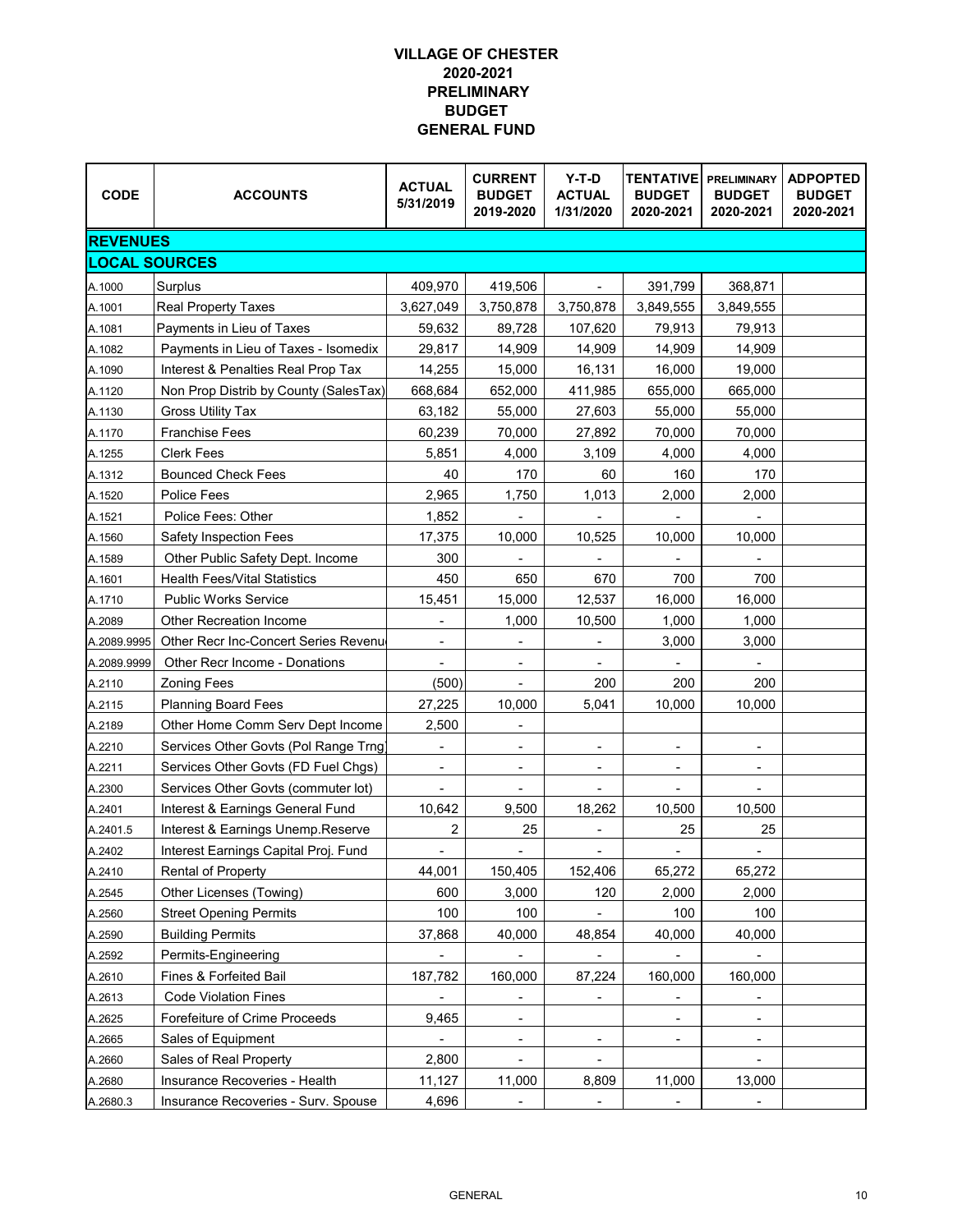| <b>CODE</b>        | <b>ACCOUNTS</b>                              | <b>ACTUAL</b><br>5/31/2019   | <b>CURRENT</b><br><b>BUDGET</b><br>2019-2020 | $Y-T-D$<br><b>ACTUAL</b><br>1/31/2020 | <b>TENTATIVE</b><br><b>BUDGET</b><br>2020-2021 | <b>PRELIMINARY</b><br><b>BUDGET</b><br>2020-2021 | <b>ADPOPTED</b><br><b>BUDGET</b><br>2020-2021 |
|--------------------|----------------------------------------------|------------------------------|----------------------------------------------|---------------------------------------|------------------------------------------------|--------------------------------------------------|-----------------------------------------------|
| A.2680.4           | Insurance Recoveries - Other                 | $\overline{\phantom{a}}$     | $\overline{\phantom{a}}$                     | 9,394                                 | $\qquad \qquad \blacksquare$                   | $\blacksquare$                                   |                                               |
| A.2681             | <b>Workers Compensation Recovery</b>         | 12,847                       | $\overline{\phantom{a}}$                     |                                       | $\overline{\phantom{0}}$                       |                                                  |                                               |
| A.2682             | <b>Workers Compensation Pol Dividend</b>     |                              | $\blacksquare$                               | ÷,                                    | ÷,                                             | ÷,                                               |                                               |
| A.2690             | Other Compensation for Loss                  |                              |                                              |                                       |                                                |                                                  |                                               |
| A.2701             | Refunds Prior Years Expenditures             | $\blacksquare$               | $\overline{\phantom{a}}$                     | 11,163                                |                                                |                                                  |                                               |
| A.2705             | Gifts & Donations                            | 650                          |                                              | 1,400                                 | 3,000                                          | 3,000                                            |                                               |
| A.2770             | Miscellaneous Revenues                       | 800                          | 1,000                                        | 1,063                                 | 1,000                                          | 1,000                                            |                                               |
| A.2801.121         | Interfund Revenues. Water Fund               | 60,000                       | 60,000                                       |                                       | 60,000                                         | 60,000                                           |                                               |
| A.2801.131         | Interfund Revenues.Sewer Fund                | 70,000                       | 70,000                                       | $\overline{\phantom{0}}$              | 70,000                                         | 70,000                                           |                                               |
| A.2999             | <b>TOTAL LOCAL SOURCES</b>                   | 5,459,717                    | 5,614,621                                    | 4,739,368                             | 5,602,133                                      | 5,594,215                                        |                                               |
|                    |                                              |                              |                                              |                                       |                                                |                                                  |                                               |
| <b>STATE AID</b>   |                                              |                              |                                              |                                       |                                                |                                                  |                                               |
| A.3001             | State Revenue Sharing (AIM)                  | 10,052                       | 10,000                                       | 0                                     | 10,000                                         | 10,000                                           |                                               |
| A.3005             | State Mortgage Tax                           | 70,646                       | 50,000                                       | 35,214                                | 50,000                                         | 50,000                                           |                                               |
| A.3387             | State Aid - Other                            |                              | 1,000                                        | $\overline{\phantom{0}}$              |                                                | ٠                                                |                                               |
| A.3089.100         | State Aid Other - General                    | $\blacksquare$               | 5,000                                        | $\blacksquare$                        | -                                              |                                                  |                                               |
| A.3501             | Consolidated Highway Aid (CHIPS)             | 78,863                       | 45,000                                       | $\overline{\phantom{0}}$              | 95,000                                         | 95,000                                           |                                               |
| A.3589             | Other Transportation                         |                              |                                              |                                       |                                                |                                                  |                                               |
| A.3960             | DWI/Buckle Up Program                        | 5,845                        | 3,600                                        | 6,121                                 | 3,600                                          | 3,600                                            |                                               |
| A.3999             | <b>TOTAL STATE AID</b>                       | 165,406                      | 114,600                                      | 41,335                                | 158,600                                        | 158,600                                          |                                               |
| <b>FEDERAL AID</b> |                                              |                              |                                              |                                       |                                                |                                                  |                                               |
| A.4761             | <b>Federal Aid</b>                           | $\blacksquare$               |                                              | -                                     |                                                |                                                  |                                               |
| A.4769             | <b>COPS Grant</b>                            | $\blacksquare$               | $\blacksquare$                               | ۰                                     | ۰                                              | ٠                                                |                                               |
| A.4910             | <b>Community Development</b>                 | L,                           | ÷,                                           | ÷.                                    |                                                | Ĭ.                                               |                                               |
| A.4960             | <b>FEMA</b>                                  | $\qquad \qquad \blacksquare$ | $\blacksquare$                               | ÷,                                    | ÷,                                             | ÷,                                               |                                               |
|                    |                                              |                              |                                              |                                       |                                                |                                                  |                                               |
| A.4999             | <b>TOTAL FEDERAL AID</b>                     | $\blacksquare$               | $\blacksquare$                               | $\blacksquare$                        |                                                | ä,                                               | ä,                                            |
|                    | <b>TOTAL GENERAL FUND</b><br><b>REVENUES</b> | 5,625,123                    |                                              | $5,729,221$   4,780,703               | 5,760,733                                      | 5,752,815                                        |                                               |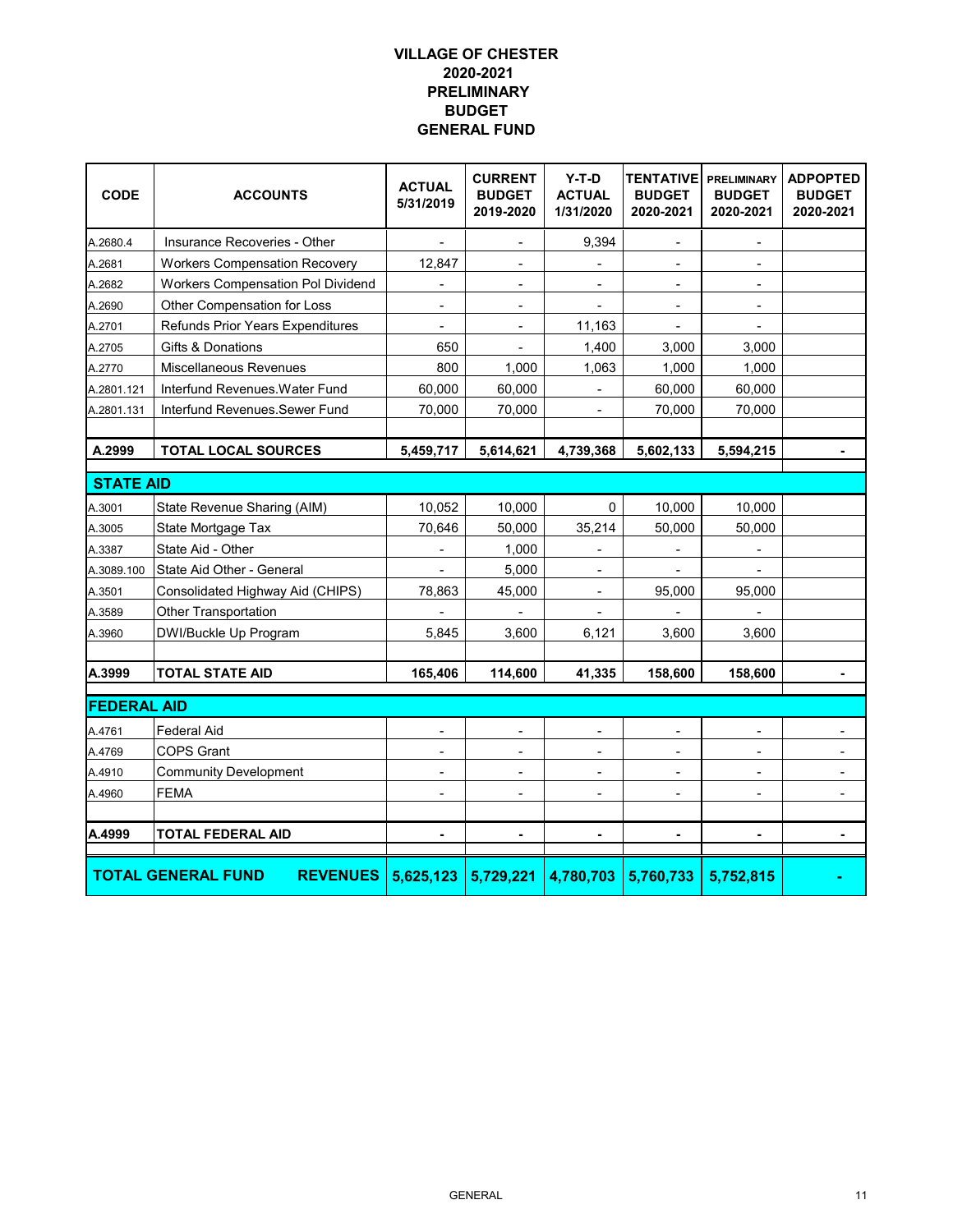| <b>CODE</b> | <b>ACCOUNTS</b>                        | <b>ACTUAL</b><br>5/31/2019 | <b>CURRENT</b><br><b>BUDGET</b><br>2019-2020 | $Y-T-D$<br><b>ACTUAL</b><br>1/31/2020 | <b>TENTATIVE</b><br><b>REQUEST</b><br>2020-2021 | <b>PRELIMINARY</b><br><b>BUDGET</b><br>2020-2021 | <b>ADOPTED</b><br><b>BUDGET</b><br>2020-2021 |
|-------------|----------------------------------------|----------------------------|----------------------------------------------|---------------------------------------|-------------------------------------------------|--------------------------------------------------|----------------------------------------------|
|             | <b>WATER DEPT GARAGE</b>               |                            |                                              |                                       |                                                 |                                                  |                                              |
| F.1620.400  | Contractual                            | 5,058                      | 11,600                                       | 2,918                                 | 6,100                                           | 7,100                                            |                                              |
| F.1620      | <b>WATER DEPT GARAGE TOTAL</b>         | 5,058                      | 11,600                                       | 2,918                                 | 6,100                                           | 7,100                                            |                                              |
|             | <b>SPECIAL ITEMS</b>                   |                            |                                              |                                       |                                                 |                                                  |                                              |
| F.1910.400  | Unallocated Insurance                  | 14,607                     | 18,550                                       | 18,050                                | 19,800                                          | 19,800                                           |                                              |
| F.1920.400  | <b>Municipal Association Dues</b>      |                            | 900                                          | 500                                   | 900                                             | 900                                              |                                              |
| F.1930.400  | Judgements & Claims                    | 19,000                     |                                              |                                       |                                                 |                                                  |                                              |
| F.1950.400  | Taxes & Assessments                    | 7                          | 75                                           |                                       | 75                                              | 75                                               |                                              |
| F.1980.400  | <b>MTA Payroll Tax</b>                 | 895                        | 980                                          | 582                                   | 1,000                                           | 1,000                                            |                                              |
| F.1982.400  | Special Items                          | $\overline{\phantom{a}}$   | 1,000                                        |                                       | 1,000                                           | 1,000                                            |                                              |
| F.1990.400  | <b>Contingent Account</b>              |                            | 10,000                                       |                                       | 10,000                                          | 10,000                                           |                                              |
|             | <b>TOTAL SPECIAL ITEMS</b>             | 34,509                     | 31,505                                       | 19,132                                | 32,775                                          | 32,775                                           |                                              |
|             | <b>HOME &amp; COMMUNITY SERVICES</b>   |                            |                                              |                                       |                                                 |                                                  |                                              |
|             |                                        |                            |                                              |                                       |                                                 |                                                  |                                              |
|             | <b>WATER ADMINISTRATION</b>            |                            |                                              |                                       |                                                 |                                                  |                                              |
| F.8310.400  | Contractual                            | 63,543                     | 69,000                                       | 975                                   | 70,500                                          | 70,500                                           |                                              |
| F.8310      | TOTAL WATER ADMINISTRATION             | 63,543                     | 69,000                                       | 975                                   | 70,500                                          | 70,500                                           |                                              |
|             |                                        |                            |                                              |                                       |                                                 |                                                  |                                              |
|             | <b>WELL #12 SOURCE</b>                 |                            |                                              |                                       |                                                 |                                                  |                                              |
|             | <b>SUPPLY, POWER, PUMPING</b>          |                            |                                              |                                       |                                                 |                                                  |                                              |
| F.8320.100  | <b>Personal Services</b>               | 15,000                     | 15,000                                       |                                       | 15,000                                          | 15,000                                           |                                              |
| F.8320.200  | Equipment                              |                            |                                              |                                       |                                                 |                                                  |                                              |
| F.8320.400  | Contractual                            | 32,360                     | 26,100                                       | 9,302                                 | 30,100                                          | 30,100                                           |                                              |
| F.8320      | <b>TOTAL SOURCE SUPPLY</b>             | 47,360                     | 41,100                                       | 9,302                                 | 45,100                                          | 45,100                                           |                                              |
|             | <b>PURIFICATION- FILTER PLANT</b>      |                            |                                              |                                       |                                                 |                                                  |                                              |
| F.8330.100  | <b>Personal Services</b>               | 15,000                     | 15,000                                       |                                       | 15,000                                          | 15,000                                           |                                              |
| F.8330.200  | Equipment                              | $\blacksquare$             | $\blacksquare$                               | $\blacksquare$                        | 26,000                                          | 26,000                                           |                                              |
| F.8330.400  | Contractual                            | 37,024                     | 44,300                                       | 24,973                                | 44,500                                          | 53,500                                           |                                              |
| F.8330      | TOTAL PURIFICATION-FILTER PLANT        | 52,024                     | 59,300                                       | 24,973                                | 85,500                                          | 94,500                                           |                                              |
|             |                                        |                            |                                              |                                       |                                                 |                                                  |                                              |
|             | <b>TRANSMISSION &amp; DISTRIBUTION</b> |                            |                                              |                                       |                                                 |                                                  |                                              |
| F.8340.100  | <b>Personal Services</b>               | 234,119                    | 250,173                                      | 171,984                               | 255,876                                         | 255,876                                          |                                              |
| F.8340.200  | Equipment                              |                            | 47,200                                       | 19,862                                |                                                 |                                                  |                                              |
| F.8340.400  | Contractual                            | 34,228                     | 53,150                                       | 30,901                                | 54,350                                          | 54,350                                           |                                              |
| F.8340      | <b>TOTAL TRANSMISSION</b>              | 268,347                    | 350,523                                      | 222,747                               | 310,226                                         | 310,226                                          |                                              |
|             | <b>TOTAL HOME &amp; COMMUNITY SRV.</b> | 431,274                    | 519,923                                      | 257,997                               | 511,326                                         | 520,326                                          |                                              |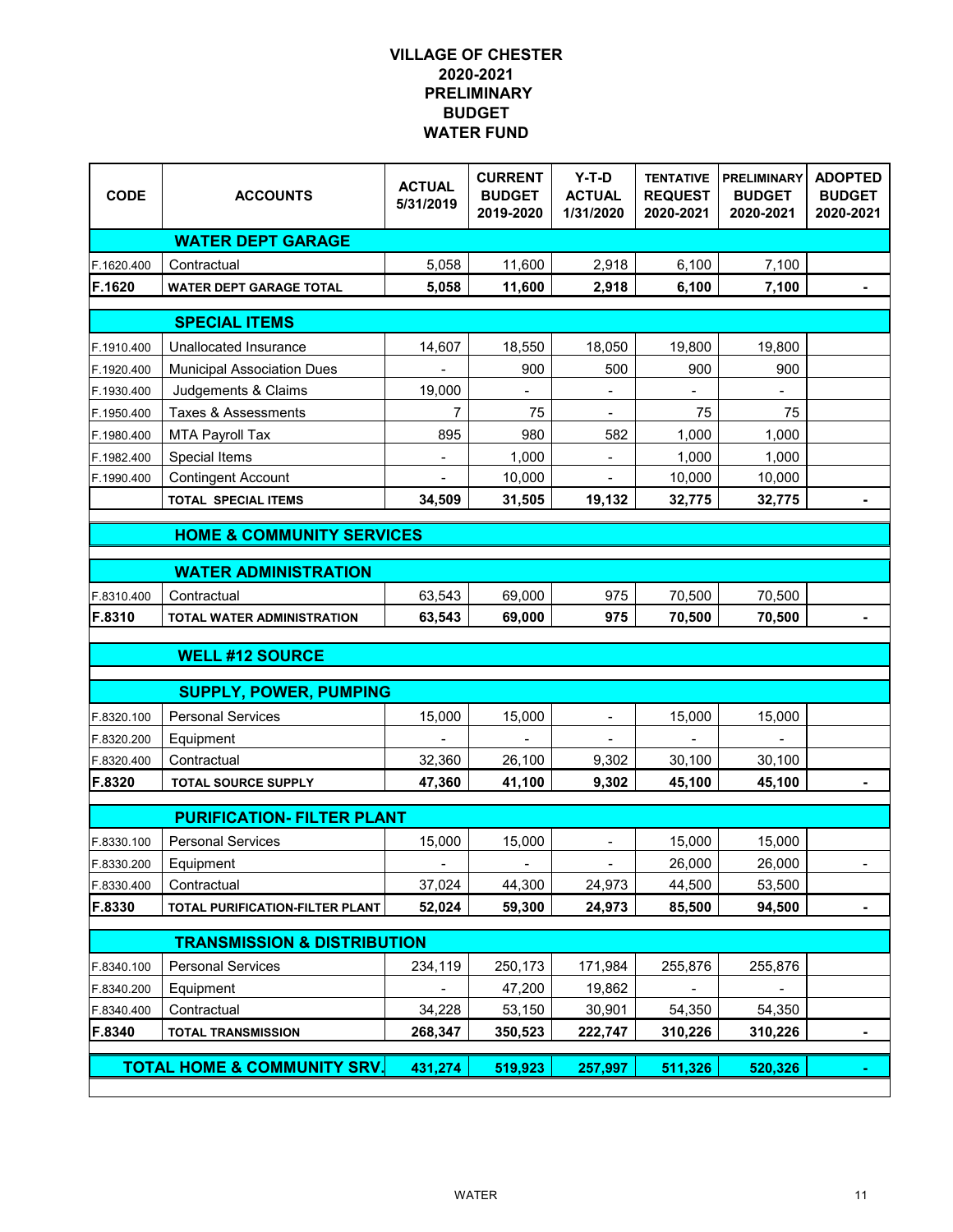| <b>CODE</b> | <b>ACCOUNTS</b>                                  | <b>ACTUAL</b><br>5/31/2019 | <b>CURRENT</b><br><b>BUDGET</b><br>2019-2020 | $Y-T-D$<br><b>ACTUAL</b><br>1/31/2020 | <b>TENTATIVE</b><br><b>REQUEST</b><br>2020-2021 | <b>PRELIMINARY</b><br><b>BUDGET</b><br>2020-2021 | <b>ADOPTED</b><br><b>BUDGET</b><br>2020-2021 |
|-------------|--------------------------------------------------|----------------------------|----------------------------------------------|---------------------------------------|-------------------------------------------------|--------------------------------------------------|----------------------------------------------|
|             | <b>EMPLOYEE BENEFITS</b>                         |                            |                                              |                                       |                                                 |                                                  |                                              |
| F.9010.800  | <b>State Retirement</b>                          | 36,987                     | 42,525                                       | 40,767                                | 42,700                                          | 42,700                                           |                                              |
| F.9030.800  | Social Security/Medicare                         | 20,144                     | 21,915                                       | 13,085                                | 22,220                                          | 22,220                                           |                                              |
| F.9040.800  | <b>Workers Compensation</b>                      | 16,442                     | 18,000                                       | 18,000                                | 19,000                                          | 19,000                                           |                                              |
| F.9050.800  | Unemployment Insurance                           |                            |                                              |                                       |                                                 |                                                  |                                              |
| F.9055.800  | Disability Insurance                             | $\blacksquare$             | $\blacksquare$                               | $\overline{\phantom{a}}$              |                                                 | $\blacksquare$                                   |                                              |
| F.9060.800  | Hospital/Medical/Dental Insurance                | 54,749                     | 59,325                                       | 44,667                                | 65,100                                          | 65,100                                           |                                              |
|             | <b>TOTAL EMPLOYEE BENEFITS</b>                   | 128,322                    | 141,765                                      | 116,519                               | 149,020                                         | 149,020                                          |                                              |
|             |                                                  |                            |                                              |                                       |                                                 |                                                  |                                              |
|             | <b>DEBT SERVICE</b>                              |                            |                                              |                                       |                                                 |                                                  |                                              |
| F.9710.100  | Serial Bond - WFP #2- Principal                  | 25,000                     | 25,000                                       | 25,000                                | 25,000                                          | 25,000                                           |                                              |
| F.9710.101  | Serial Bond - WFP #2 - Interest                  | 14,531                     | 14,000                                       | 6,969                                 | 12,000                                          | 12,000                                           |                                              |
| F.9710.600  | Serial Bond - WFP #1 - Principal                 | 40,000                     | 40,000                                       |                                       | 40,000                                          | 40,000                                           |                                              |
| F.9710.700  | Serial Bond - WFP #1 - Interest                  | 16,000                     | 15,200                                       | 7,200                                 | 12,800                                          | 12,800                                           |                                              |
| F.9710      | <b>SERIAL BOND TOTAL</b>                         | 95,531                     | 94,200                                       | 39,169                                | 89,800                                          | 89,800                                           |                                              |
|             | <b>BOND ANTICIPATION NOTES</b>                   |                            |                                              |                                       |                                                 |                                                  |                                              |
| F.9730.600  |                                                  |                            |                                              |                                       |                                                 |                                                  |                                              |
| F.9730.700  | Project 1 - Principal<br>Project 1 - Interest    | $\overline{\phantom{a}}$   |                                              |                                       |                                                 |                                                  |                                              |
| F.9730      | <b>BOND ANTICIPATION NOTES TOTAL</b>             | $\overline{\phantom{a}}$   | $\qquad \qquad \blacksquare$                 | $\overline{\phantom{0}}$              |                                                 | $\overline{\phantom{a}}$                         | $\qquad \qquad \blacksquare$                 |
|             |                                                  |                            |                                              |                                       |                                                 |                                                  |                                              |
|             | <b>TOTAL DEBT SERVICE</b>                        | 95,531                     | 94,200                                       | 39,169                                | 89,800                                          | 89,800                                           |                                              |
|             |                                                  |                            |                                              |                                       |                                                 |                                                  |                                              |
|             | <b>INTERFUND TRANSFERS</b>                       |                            |                                              |                                       |                                                 |                                                  |                                              |
| F.9950.900  | <b>Transfer to Capital Projects</b>              | 39,000                     | 39,000                                       | 39,000                                | 39,000                                          | 39,000                                           |                                              |
| F.9950      | <b>TOTAL INTERFUND TRANSFERS</b>                 | 39,000                     | 39,000                                       | 39,000                                | 39,000                                          | 39,000                                           |                                              |
|             |                                                  |                            |                                              |                                       |                                                 |                                                  |                                              |
|             | <b>TOTAL WATER FUND</b><br><b>APPROPRIATIONS</b> | 733,694                    | 837,993                                      | 474,735                               | 828,021                                         | 838,021                                          |                                              |
|             |                                                  |                            |                                              |                                       |                                                 |                                                  |                                              |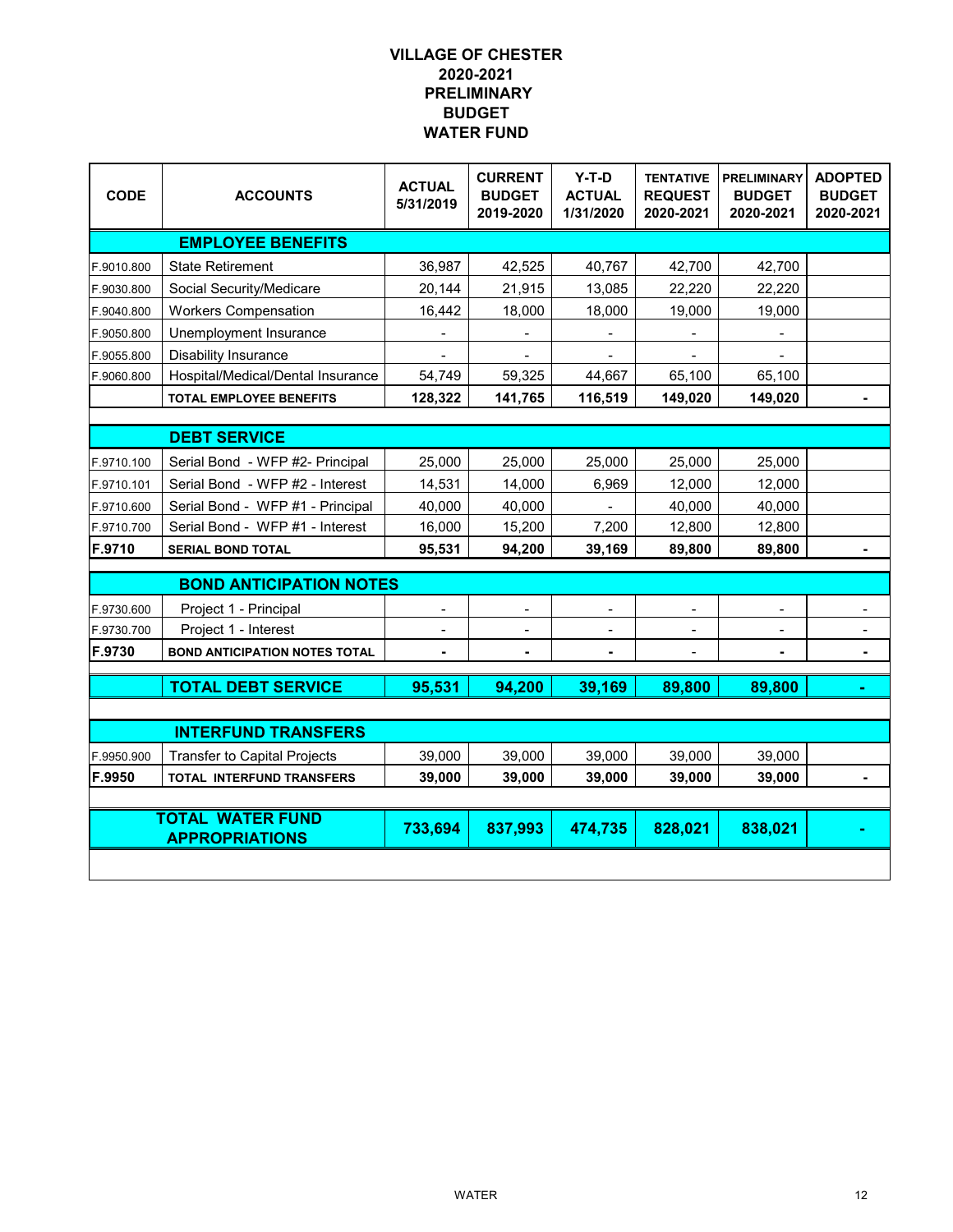| <b>CODE</b>          | <b>ACCOUNTS</b>                            | <b>ACTUAL</b><br>5/31/2019 | <b>CURRENT</b><br><b>BUDGET</b><br>2019-2020 | Y-T-D<br><b>ACTUAL</b><br>1/31/2020 | <b>TENTATIVE</b><br><b>REQUEST</b><br>2020-2021 | <b>PRELIMINARY</b><br><b>BUDGET</b><br>2020-2021 | <b>ADOPTED</b><br><b>BUDGET</b><br>2020-2021 |
|----------------------|--------------------------------------------|----------------------------|----------------------------------------------|-------------------------------------|-------------------------------------------------|--------------------------------------------------|----------------------------------------------|
|                      | <b>REVENUES</b>                            |                            |                                              |                                     |                                                 |                                                  |                                              |
| <b>LOCAL SOURCES</b> |                                            |                            |                                              |                                     |                                                 |                                                  |                                              |
| F.1000               | Surplus                                    |                            | 61,613                                       |                                     |                                                 | 22,075                                           |                                              |
| F.2140               | <b>Metered Sales</b>                       | 682,164                    | 710,000                                      | 412,032                             | 715,000                                         | 725,000                                          |                                              |
| F.2142               | <b>Unmetered Sales</b>                     |                            | $\overline{\phantom{a}}$                     | $\blacksquare$                      |                                                 | $\overline{\phantom{a}}$                         |                                              |
| F.2144               | <b>Water Service Charges</b>               | 1,907                      | 500                                          | 575                                 | 500                                             | 500                                              |                                              |
| F.2148               | Interest & Penalty Water Rents             | 11,788                     | 10,000                                       | 7,357                               | 12,000                                          | 12,000                                           |                                              |
| F.2378               | <b>Water Services</b>                      |                            |                                              |                                     |                                                 |                                                  |                                              |
| F.2401               | Interest & Earnings                        | 253                        | 175                                          | 147                                 | 175                                             | 175                                              |                                              |
| F.2410               | Rental of Real Property                    | 86,524                     | 42,705                                       | 13,119                              | 42,705                                          | 65,271                                           |                                              |
| F.2655               | <b>Minor Sales</b>                         |                            | 7,500                                        | 2,237                               | 7,500                                           | 7,500                                            |                                              |
| F.2656               | <b>Backflow Testing</b>                    | 6,000                      | 5,500                                        | 300                                 | 5,500                                           | 5,500                                            |                                              |
| F.2665               | Sale of Equipment                          |                            |                                              |                                     |                                                 |                                                  |                                              |
| F.2680               | <b>Insurance Recoveries</b>                | 1,366                      | $\blacksquare$                               | $\overline{\phantom{a}}$            |                                                 |                                                  |                                              |
| F.2701               | <b>Refunds Prior Years</b>                 |                            |                                              |                                     |                                                 |                                                  |                                              |
| F.2705               | Gifts & Donations                          |                            | $\overline{\phantom{a}}$                     |                                     | $\overline{\phantom{a}}$                        | $\overline{\phantom{a}}$                         |                                              |
| F.2770               | Miscellaneous Income                       | 1,508                      | $\blacksquare$                               | 2,235                               | $\blacksquare$                                  |                                                  |                                              |
| F.2771               | Water Hook Up Fees                         |                            | $\blacksquare$                               |                                     | $\overline{a}$                                  |                                                  |                                              |
| F.2772               | Rate Change                                |                            |                                              |                                     |                                                 |                                                  |                                              |
| 2999.000             | <b>TOTAL LOCAL SOURCES</b>                 | 791,510                    | 837,993                                      | 438,002                             | 783,380                                         | 838,021                                          |                                              |
|                      | <b>STATE AID</b>                           |                            |                                              |                                     |                                                 |                                                  |                                              |
| F.3089               | Misc. State Aid                            |                            |                                              |                                     |                                                 |                                                  |                                              |
| 3089.000             | <b>TOTAL STATE AID</b>                     | $\blacksquare$             | $\blacksquare$                               |                                     | ٠                                               |                                                  |                                              |
|                      | <b>FEDERAL AID</b>                         |                            |                                              |                                     |                                                 |                                                  |                                              |
| F.4960               | Federal - Emergency Disaster               |                            |                                              |                                     |                                                 |                                                  |                                              |
| F.4989               | Federal - Other                            |                            |                                              |                                     | $\overline{a}$                                  |                                                  |                                              |
| F.4999               | <b>TOTAL FEDERAL AID</b>                   |                            |                                              |                                     |                                                 |                                                  |                                              |
|                      |                                            |                            |                                              |                                     |                                                 |                                                  |                                              |
|                      | <b>TOTAL WATER FUND</b><br><b>REVENUES</b> | 791,510                    | 837,993                                      | 438,002                             | 783,380                                         | 838,021                                          |                                              |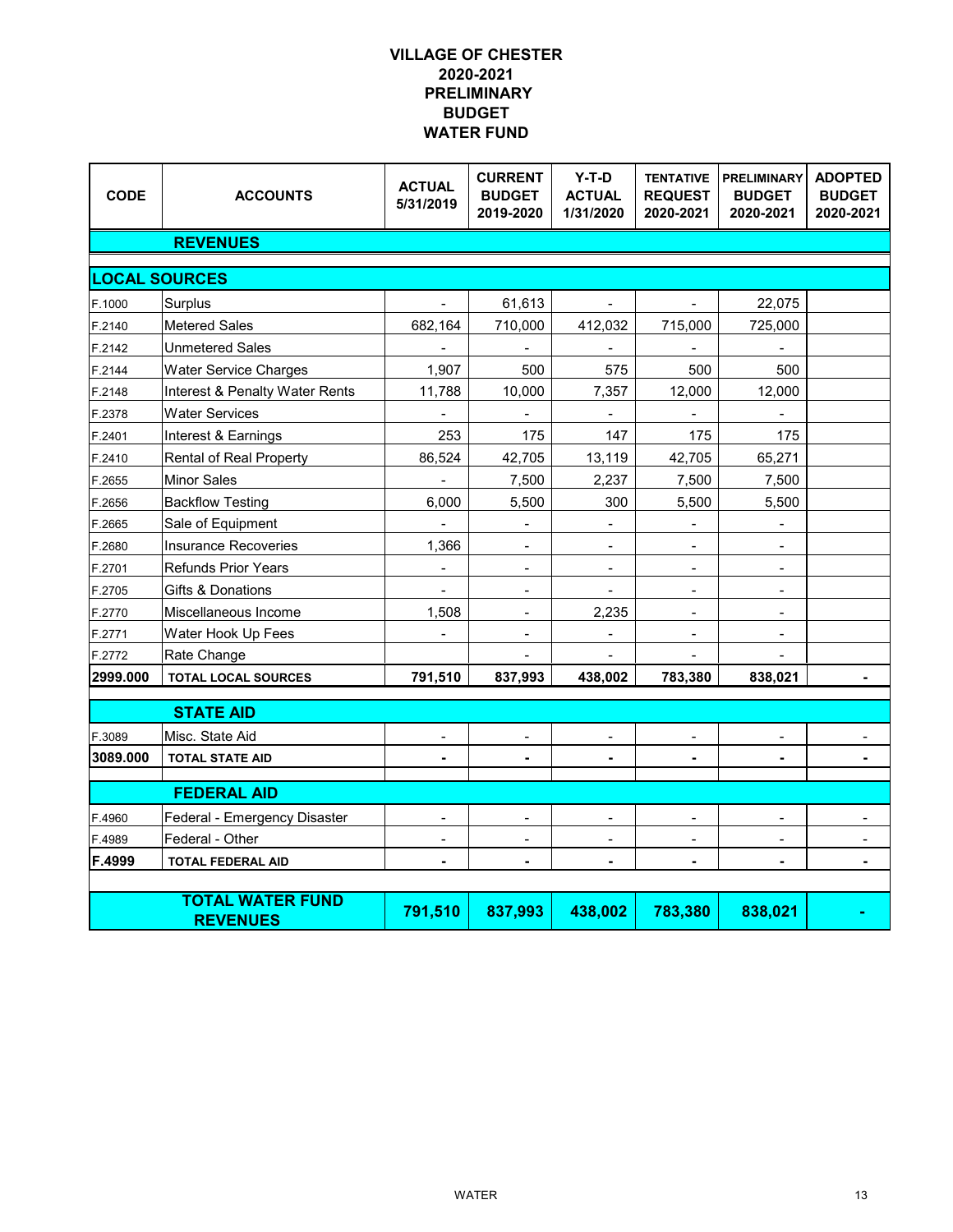#### **VILLAGE OF CHESTER 2020-2021 PRELIMINARY SEWER FUND**

| <b>CODE</b>                          | <b>ACCOUNTS</b>                                   | <b>ACTUAL</b><br>5/31/2019 | <b>CURRENT</b><br><b>BUDGET</b><br>2019-2020 | $Y-T-D$<br><b>ACTUAL</b><br>1/31/2019 | <b>TENTATIVE</b><br><b>BUDGET</b><br>2020-2021 | <b>PRELIMINARY</b><br><b>BUDGET 2020-</b><br>2021 | <b>ADOPTED</b><br><b>BUDGET</b><br>2020-2021 |  |  |  |  |  |
|--------------------------------------|---------------------------------------------------|----------------------------|----------------------------------------------|---------------------------------------|------------------------------------------------|---------------------------------------------------|----------------------------------------------|--|--|--|--|--|
|                                      | <b>SPECIAL ITEMS</b>                              |                            |                                              |                                       |                                                |                                                   |                                              |  |  |  |  |  |
| G.1910.0430                          | Unallocated Insurance                             | $\overline{\phantom{0}}$   | $\overline{\phantom{a}}$                     |                                       |                                                |                                                   |                                              |  |  |  |  |  |
| G.1990.0400                          | Contingency                                       |                            |                                              |                                       |                                                |                                                   |                                              |  |  |  |  |  |
| G.1910                               | <b>TOTAL SPECIAL ITEMS</b>                        | ۰                          | ٠                                            | ۰                                     | ٠                                              | $\blacksquare$                                    |                                              |  |  |  |  |  |
|                                      |                                                   |                            |                                              |                                       |                                                |                                                   |                                              |  |  |  |  |  |
| <b>HOME &amp; COMMUNITY SERVICES</b> |                                                   |                            |                                              |                                       |                                                |                                                   |                                              |  |  |  |  |  |
| <b>SEWER ADMINISTRATION</b>          |                                                   |                            |                                              |                                       |                                                |                                                   |                                              |  |  |  |  |  |
| G.8110.200                           | Equipment                                         |                            |                                              |                                       |                                                |                                                   |                                              |  |  |  |  |  |
| G.8110.400                           | Contractual                                       | 72,951                     | 78,200                                       | 1,145                                 | 78,220                                         | 78,220                                            |                                              |  |  |  |  |  |
| G.8110                               | TOTAL SEWER ADMINISTRATION                        | 72,951                     | 78,200                                       | 1,145                                 | 78,220                                         | 78,220                                            |                                              |  |  |  |  |  |
|                                      |                                                   |                            |                                              |                                       |                                                |                                                   |                                              |  |  |  |  |  |
|                                      | <b>SANITARY SEWER LINES</b>                       |                            |                                              |                                       |                                                |                                                   |                                              |  |  |  |  |  |
| G.8120.200                           | Equipment                                         | $\blacksquare$             | $\blacksquare$                               | $\overline{\phantom{a}}$              | $\overline{\phantom{0}}$                       | $\overline{\phantom{a}}$                          |                                              |  |  |  |  |  |
| G.8120.400                           | Contractual                                       | 109,210                    | 17,200                                       |                                       |                                                |                                                   |                                              |  |  |  |  |  |
| G.8120                               | <b>TOTAL SANITARY SEWER LINES</b>                 | 109,210                    | 17,200                                       |                                       | $\blacksquare$                                 | $\blacksquare$                                    |                                              |  |  |  |  |  |
|                                      | <b>SEWAGE TREATMENT/DISPOSAL</b>                  |                            |                                              |                                       |                                                |                                                   |                                              |  |  |  |  |  |
| G.8130.400                           | <b>Contractual Total</b>                          | 967,757                    | 958,315                                      | 638,876                               | 1,008,504                                      | 1,008,504                                         |                                              |  |  |  |  |  |
| G.8130                               | <b>TOTAL SEWAGE TREATMENT/DISP</b>                | 967,757                    | 958,315                                      | 638,876                               | 1,008,504                                      | 1,008,504                                         |                                              |  |  |  |  |  |
| <b>TOTAL</b>                         | <b>HOME &amp; COMMUNITY SRV.</b>                  | 1,149,918                  | 1,053,715                                    | 640,021                               | 1,086,724                                      | 1,086,724                                         |                                              |  |  |  |  |  |
|                                      |                                                   |                            |                                              |                                       |                                                |                                                   |                                              |  |  |  |  |  |
|                                      | <b>DEBT SERVICE</b>                               |                            |                                              |                                       |                                                |                                                   |                                              |  |  |  |  |  |
|                                      |                                                   |                            |                                              |                                       |                                                |                                                   |                                              |  |  |  |  |  |
|                                      | <b>TOTAL</b><br><b>DEBT SERVICE</b>               |                            |                                              |                                       |                                                |                                                   |                                              |  |  |  |  |  |
| G.9501.900                           | Interfund Transfer                                |                            |                                              |                                       |                                                |                                                   |                                              |  |  |  |  |  |
| G.9950.900                           | Transfer to Capital Projects                      |                            |                                              |                                       |                                                |                                                   |                                              |  |  |  |  |  |
|                                      | <b>TOTAL INTERFUND TRANSFER</b>                   |                            |                                              |                                       |                                                |                                                   |                                              |  |  |  |  |  |
|                                      |                                                   |                            |                                              |                                       |                                                |                                                   |                                              |  |  |  |  |  |
|                                      | <b>TOTAL SEWER FUND</b>                           | 1,149,918                  | 1,053,715                                    | 640,021                               | 1,086,724                                      | 1,086,724                                         |                                              |  |  |  |  |  |
|                                      |                                                   |                            |                                              |                                       |                                                |                                                   |                                              |  |  |  |  |  |
|                                      | <b>APPROPRIATIONS</b>                             |                            |                                              |                                       |                                                |                                                   |                                              |  |  |  |  |  |
|                                      |                                                   |                            |                                              |                                       |                                                |                                                   |                                              |  |  |  |  |  |
|                                      | <b>SEWER FUND REVENUES</b>                        |                            |                                              |                                       |                                                |                                                   |                                              |  |  |  |  |  |
|                                      | <b>LOCAL SOURCES</b>                              |                            |                                              |                                       |                                                |                                                   |                                              |  |  |  |  |  |
| G.1000                               | Surplus                                           | -                          | 72,259                                       | -                                     | 83,905                                         | 83,905                                            |                                              |  |  |  |  |  |
| G.1030                               | <b>Special Assessments</b>                        | $\overline{\phantom{0}}$   | $\qquad \qquad \blacksquare$                 | $\overline{\phantom{0}}$              | $\overline{\phantom{0}}$                       | $\overline{\phantom{a}}$                          |                                              |  |  |  |  |  |
| G.2120                               | Sewer Rents                                       | 977,428                    | 972,706                                      | 971,978                               | 990,069                                        | 990,069                                           |                                              |  |  |  |  |  |
| G.2128                               | Interest & Penalties                              | 14,232                     | 8,500                                        | 10,099                                | 12,500                                         | 12,500                                            |                                              |  |  |  |  |  |
| G.2401                               | Interest & Earnings                               | 315                        | 250                                          | 212                                   | 250                                            | 250                                               |                                              |  |  |  |  |  |
| G.2770                               | Miscellaneous Revenues                            | 750                        | $\overline{\phantom{a}}$                     | $\overline{\phantom{0}}$              | -                                              | $\overline{\phantom{a}}$                          |                                              |  |  |  |  |  |
| G.2701<br>G.2999                     | <b>Refunds Prior Years</b><br>TOTAL LOCAL SOURCES | ÷,<br>992,725              | -<br>1,053,715                               | 982,289                               | 1,086,724                                      | 1,086,724                                         |                                              |  |  |  |  |  |